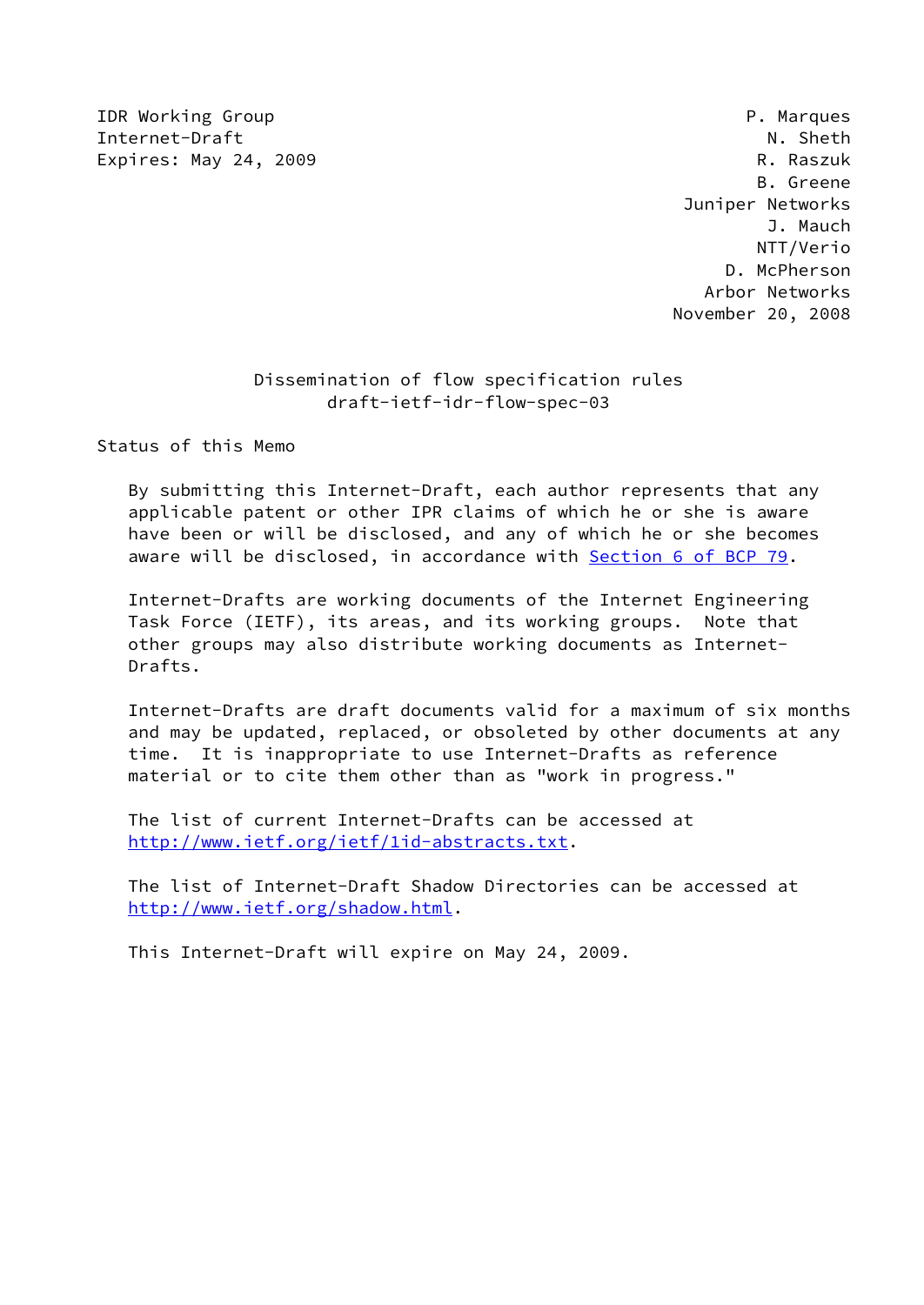Internet-Draft flow-spec November 2008

# Abstract

 This document defines a new BGP NLRI encoding format that can be used to distribute traffic flow specifications. This allows the routing system to propagate information regarding more-specific components of the traffic aggregate defined by an IP destination prefix.

 Additionally it defines two applications of that encoding format. One that can be used to automate inter-domain coordination of traffic filtering, such as what is required in order to mitigate (distributed) denial of service attacks. And a second application to traffic filtering in the context of a BGP/MPLS VPN service.

 The information is carried via the Border Gateway Protocol (BGP), thereby reusing protocol algorithms, operational experience and administrative processes such as inter-provider peering agreements.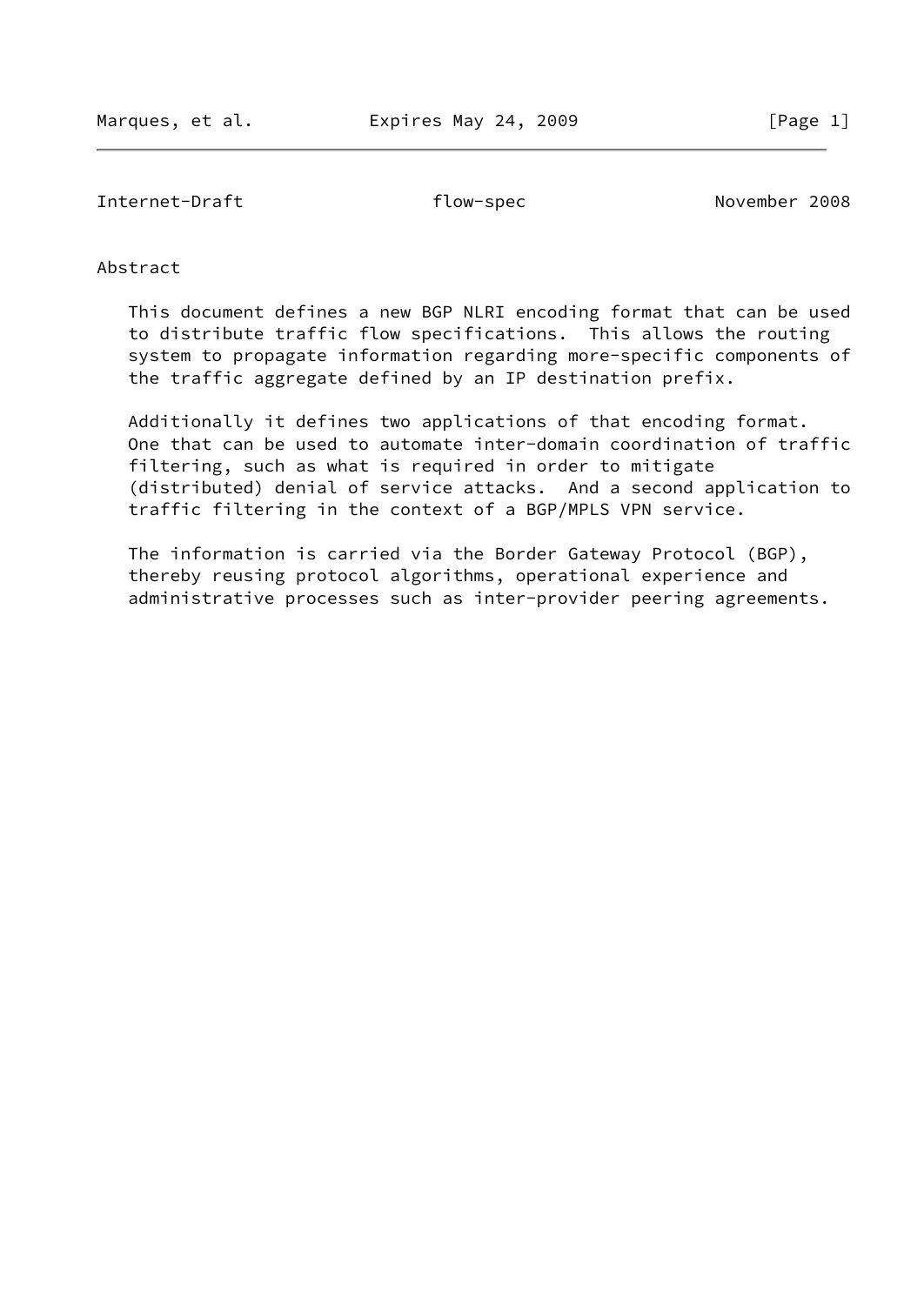Marques, et al. **Expires May 24, 2009** [Page 2]

Internet-Draft **flow-spec** November 2008

# Table of Contents

| 2. |                                                                                              |  |  |  |  |  |  |  |  |  |  |
|----|----------------------------------------------------------------------------------------------|--|--|--|--|--|--|--|--|--|--|
|    | 3. Dissemination of Information $\frac{7}{2}$                                                |  |  |  |  |  |  |  |  |  |  |
|    |                                                                                              |  |  |  |  |  |  |  |  |  |  |
|    | $4.1$ . Order of traffic filtering rules 14                                                  |  |  |  |  |  |  |  |  |  |  |
|    |                                                                                              |  |  |  |  |  |  |  |  |  |  |
|    | 6. Traffic Filtering Actions 17                                                              |  |  |  |  |  |  |  |  |  |  |
|    | 7. Traffic filtering in RFC2547bis networks 19                                               |  |  |  |  |  |  |  |  |  |  |
|    |                                                                                              |  |  |  |  |  |  |  |  |  |  |
|    | <u>9</u> . Security considerations $\ldots \ldots \ldots \ldots \ldots \ldots \ldots \ldots$ |  |  |  |  |  |  |  |  |  |  |
|    |                                                                                              |  |  |  |  |  |  |  |  |  |  |
|    |                                                                                              |  |  |  |  |  |  |  |  |  |  |
|    |                                                                                              |  |  |  |  |  |  |  |  |  |  |
|    |                                                                                              |  |  |  |  |  |  |  |  |  |  |
|    | Intellectual Property and Copyright Statements 28                                            |  |  |  |  |  |  |  |  |  |  |
|    |                                                                                              |  |  |  |  |  |  |  |  |  |  |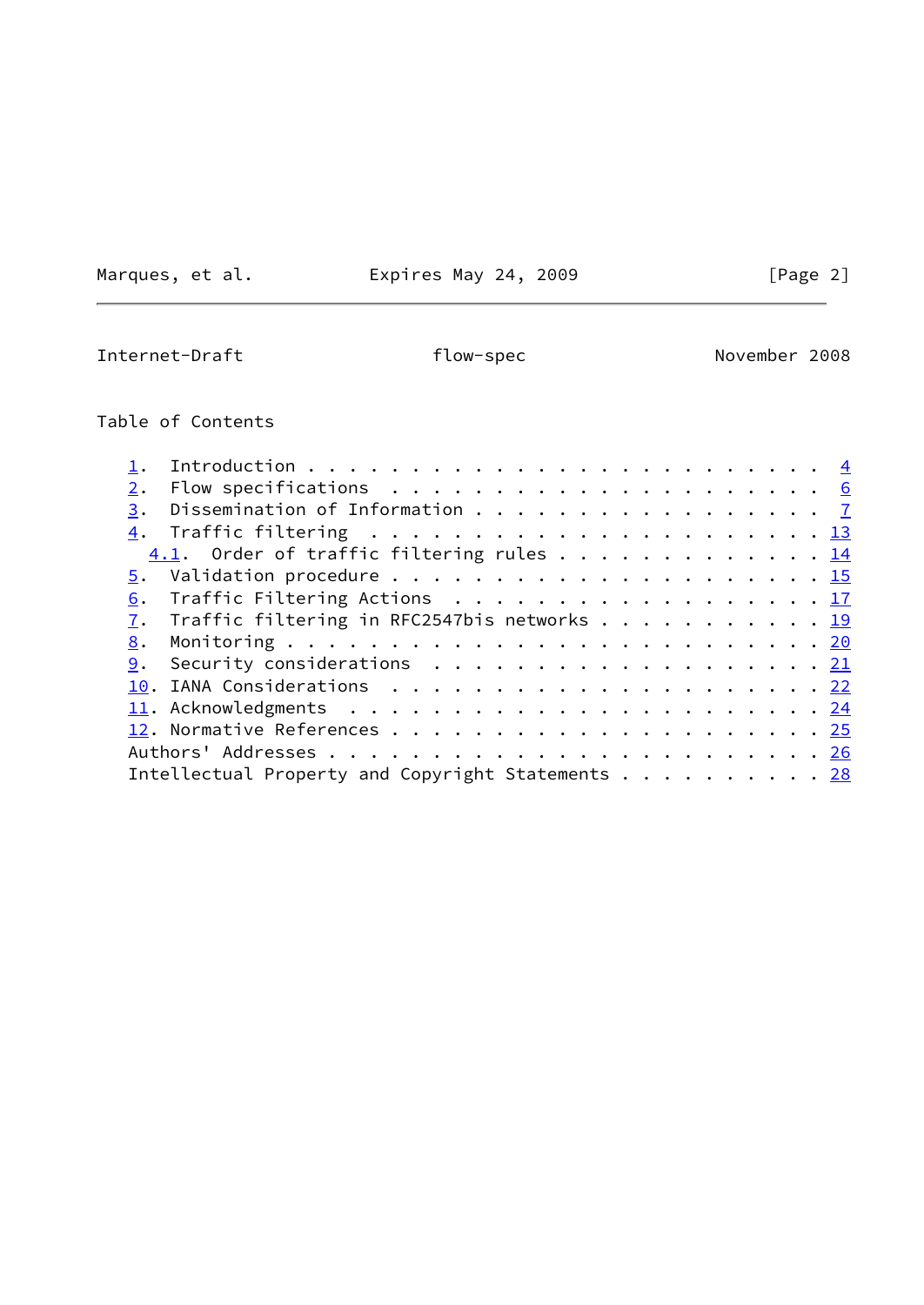Marques, et al. Expires May 24, 2009 [Page 3]

<span id="page-3-1"></span>Internet-Draft flow-spec November 2008

# <span id="page-3-0"></span>[1](#page-3-0). Introduction

 Modern IP routers contain both the capability to forward traffic according to aggregate IP prefixes as well as to classify, shape, limit filter or redirect packets based on administratively defined policies.

 While forwarding information is, typically, dynamically signaled across the network via routing protocols, there is no agreed upon mechanism to dynamically signal flows across autonomous-systems.

 For several applications, it may be necessary to exchange control information pertaining to aggregated traffic flow definitions which cannot be expressed using destination address prefixes only.

 An aggregated traffic flow is considered to be an n-tuple consisting of several matching criteria such as source and destination address prefixes, IP protocol and transport protocol port numbers.

 The intention of this document is to define a general procedure to encode such flow specification rules as a BGP [[RFC4271](https://datatracker.ietf.org/doc/pdf/rfc4271)] NLRI which can be reused for several different control applications. Additionally, we define the required mechanisms to utilize this definition to the problem of immediate concern to the authors: intra and inter provider distribution of traffic filtering rules to filter (Distributed) Denial of Service (DoS) attacks.

 By expanding routing information with flow specifications, the routing system can take advantage of the ACL/firewall capabilities in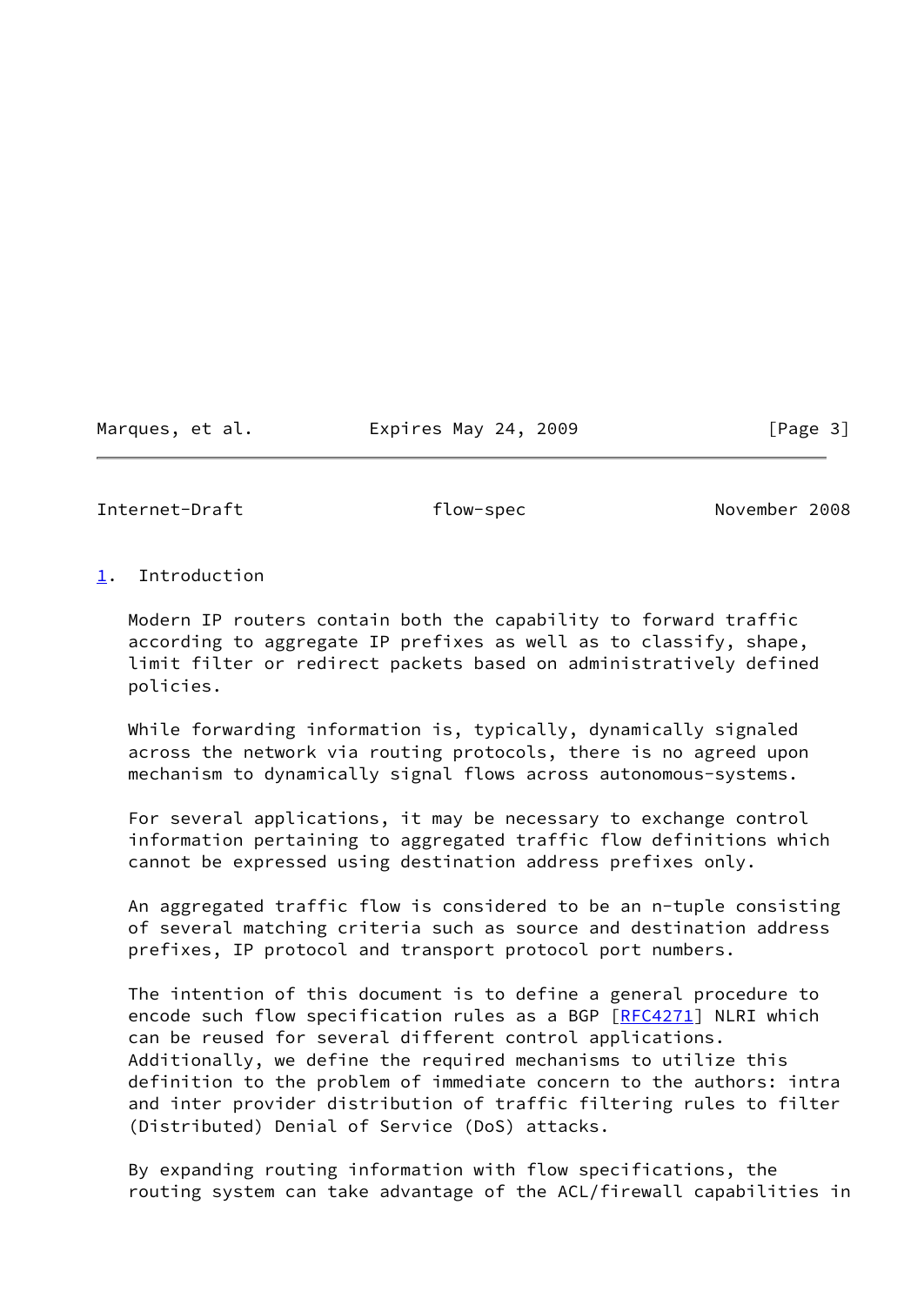the router's forwarding path. Flow specifications can be seen as more specific routing entries to an unicast prefix and are expected to depend upon the existing unicast data information.

 A flow specification received from a external autonomous-system will need to be validated against unicast routing before being accepted. If the aggregate traffic flow defined by the unicast destination prefix is forwarded to a given BGP peer, then the local system can safely install more specific flow rules which result in different forwarding behavior, as requested by this system.

 The choice of BGP as the carrier of this control information is also justifiable by the fact that the key issues in terms of complexity are problems which are common to unicast route distribution and have already been solved in the current environment.

 From an algorithmic perspective, the main problem that presents itself is the loop-free distribution of <key, attribute> pairs from one originator to N ingresses. The key, in this particular instance,

| Marques, et al. | Expires May 24, 2009 | [Page 4] |
|-----------------|----------------------|----------|
|                 |                      |          |

Internet-Draft flow-spec November 2008

being a flow specification.

 From an operational perspective, the utilization of BGP as the carrier for this information, allows a network service provider to reuse both internal route distribution infrastructure (e.g.: route reflector or confederation design) and existing external relationships (e.g.: inter-domain BGP sessions to a customer network).

 While it is certainly possible to address this problem using other mechanisms, the authors believe that this solution offers the substantial advantage of being an incremental addition to deployed mechanisms.

 The key words "MUST", "MUST NOT", "REQUIRED", "SHALL", "SHALL NOT", "SHOULD", "SHOULD NOT", "RECOMMENDED", "MAY", and "OPTIONAL" in this document are to be interpreted as described in [RFC 2119 \[RFC2119](https://datatracker.ietf.org/doc/pdf/rfc2119)].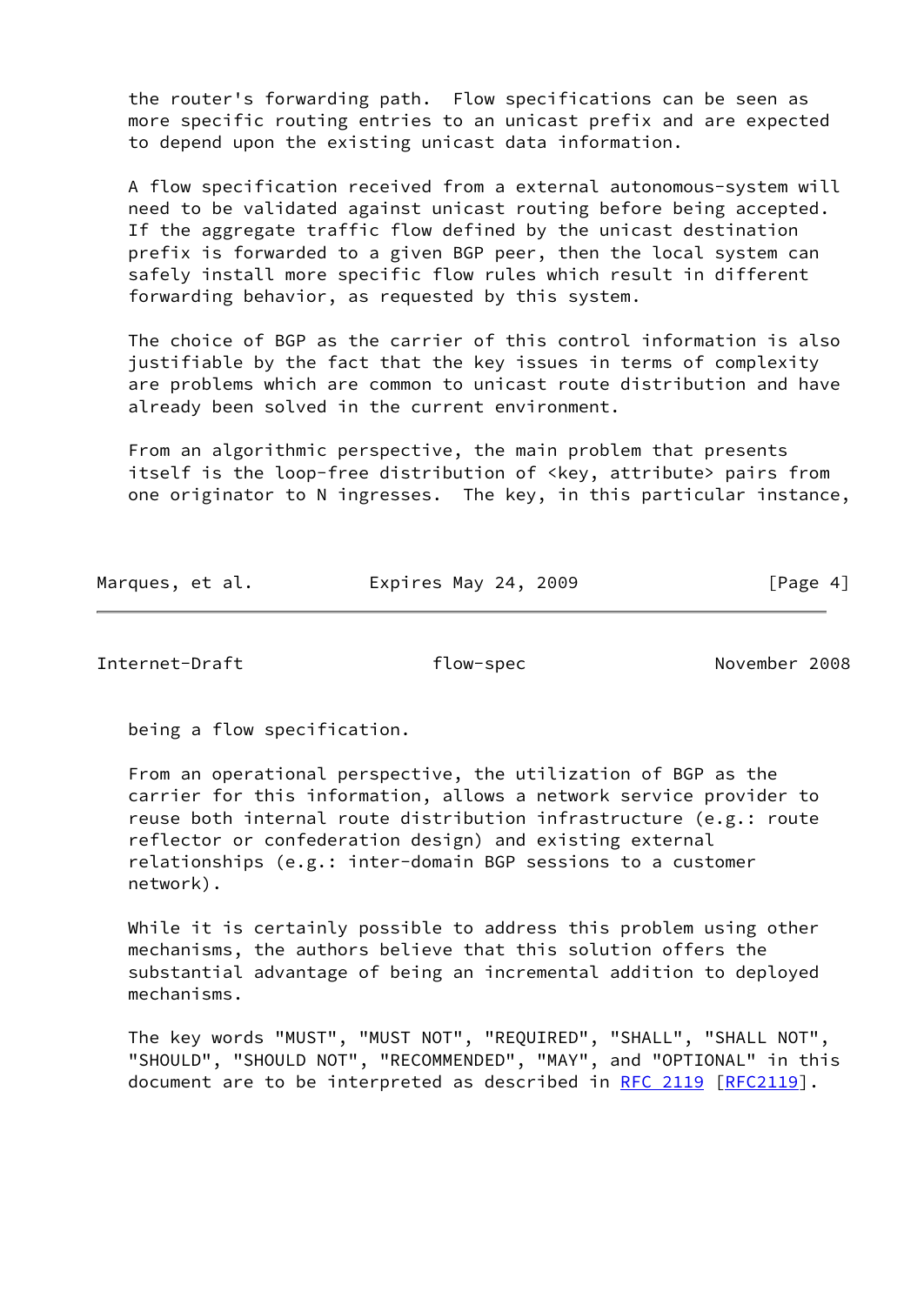Marques, et al. **Expires May 24, 2009** [Page 5]

<span id="page-5-1"></span>Internet-Draft flow-spec November 2008

<span id="page-5-0"></span>[2](#page-5-0). Flow specifications

 A flow specification is an n-tuple consisting on several matching criteria that can be applied to IP traffic. A given IP packet is said to match the defined flow if it matches all the specified criteria.

 A given flow may be associated with a set of attributes, depending on the particular application, such attributes may or may not include reachability information (i.e. NEXT HOP). Well-known or AS-specific community attributes can be used to encode a set of predeterminate actions.

 A particular application is identified by a specific (AFI, SAFI) pair [\[RFC4760](https://datatracker.ietf.org/doc/pdf/rfc4760)] and corresponds to a distinct set of RIBs. Those RIBs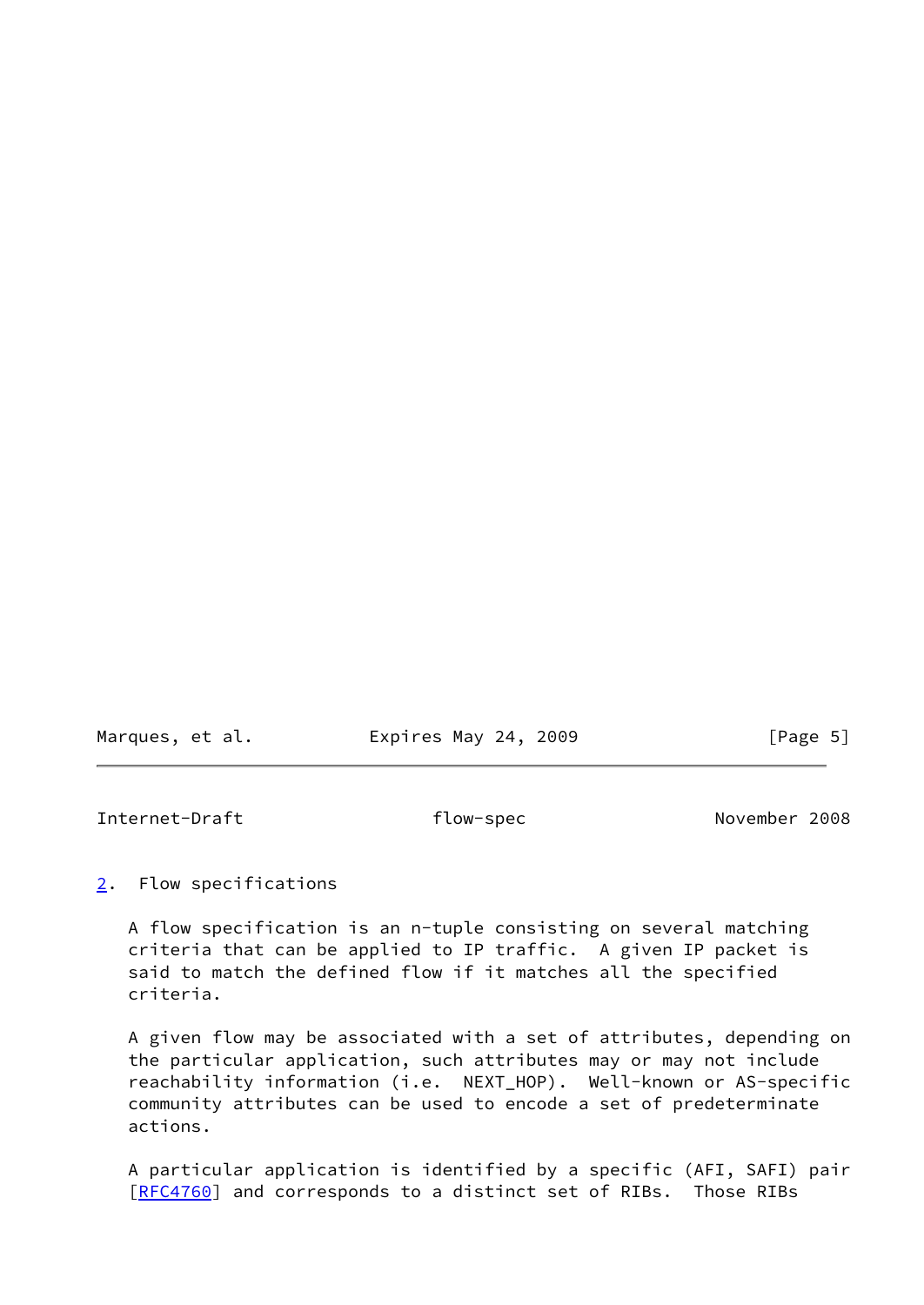should be treated independently from each other in order to assure non-interference between distinct applications.

 BGP itself treats the NLRI as an opaque key to an entry in its databases. Entries that are placed in the Loc-RIB are then associated with a given set of semantics which is application dependent. This is consistent with existing BGP applications. For instance IP unicast routing (AFI=1, SAFI=1) and IP multicast reverse path information (AFI=1, SAFI=2) are handled by BGP without any particular semantics being associated with them until installed in the Loc-RIB.

 Standard BGP policy mechanisms, such as UPDATE filtering by NLRI prefix and community matching, SHOULD apply to the newly defined NLRI-type. Network operators can also control propagation of such routing updates by enabling or disabling the exchange of a particular (AFI, SAFI) pair on a given BGP peering session.

Marques, et al. Expires May 24, 2009 [Page 6]

<span id="page-6-1"></span>Internet-Draft **flow-spec** November 2008

# <span id="page-6-0"></span>[3](#page-6-0). Dissemination of Information

 We define a "Flow Specification" NLRI type that may include several components such as destination prefix, source prefix, protocol, ports, etc. This NLRI is treated as an opaque bit string prefix by BGP. Each bit string identifies a key to a database entry which a set of attributes can be associated with.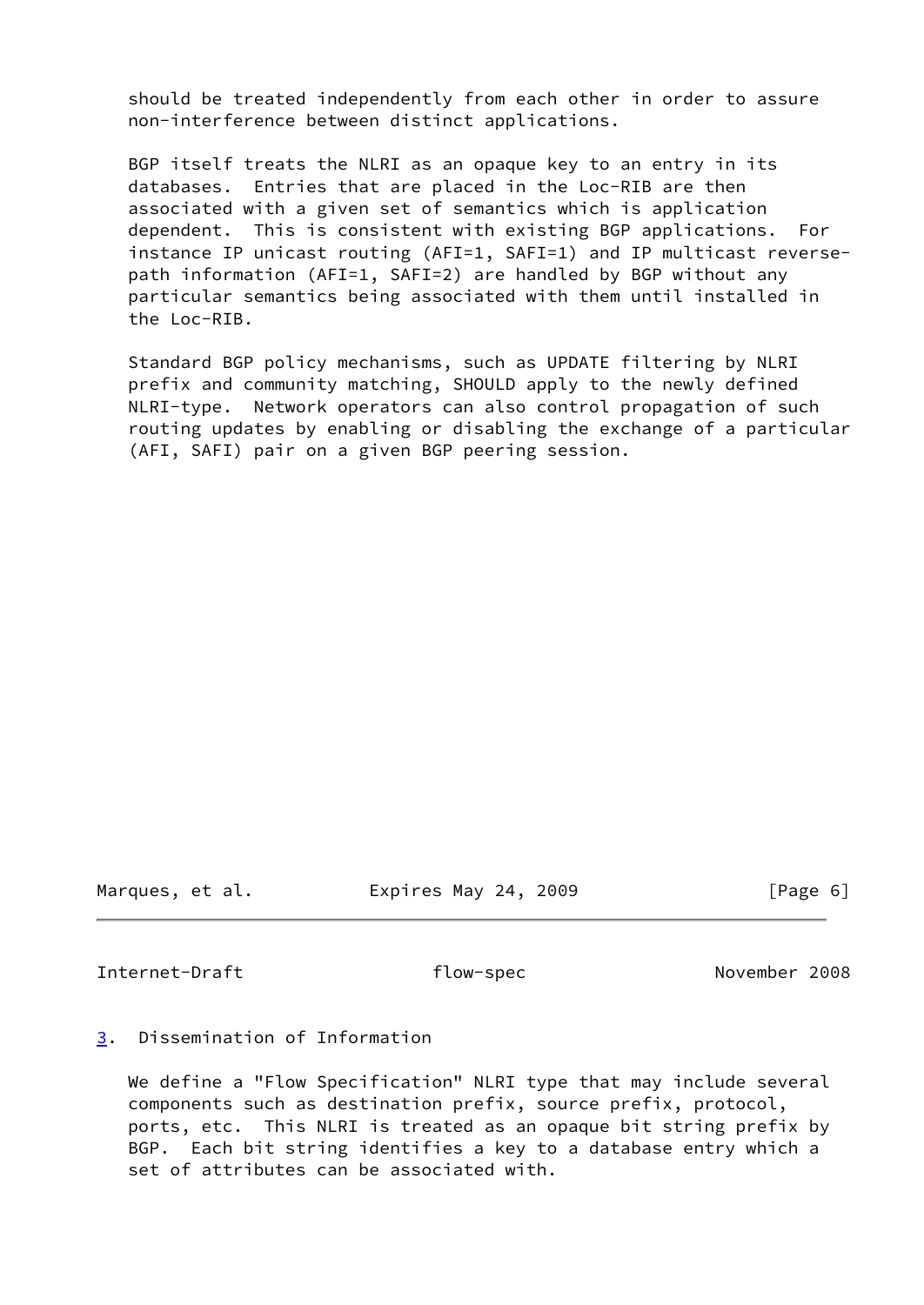This NLRI information is encoded using MP\_REACH\_NLRI and MP\_UNREACH\_NLRI attributes as defined in [RFC4760](https://datatracker.ietf.org/doc/pdf/rfc4760) [\[RFC4760](https://datatracker.ietf.org/doc/pdf/rfc4760)]. Whenever the corresponding application does not require Next Hop information, this shall be encoded as a 0 octet length Next Hop in the MP\_REACH\_NLRI attribute and ignored on receipt.

The NLRI field of the MP\_REACH\_NLRI and MP\_UNREACH\_NLRI is encoded as a 1 or 2 octet NLRI length field followed by a variable length NLRI value. The NLRI length is expressed in octets.

 +------------------------------+ length (0xnn or 0xfn nn) | +------------------------------+ | NLRI value (variable) | +------------------------------+

#### flow-spec NLRI

 If the NLRI length value is smaller than 240 (0xf0 hex), the length field can be encoded as a single octet. Otherwise, it is encoded as a extended length 2 octet value in which the most significant nibble of the first byte is all ones.

 The Flow Specification NLRI-type consists of several optional subcomponents. A specific packet is considered to match the flow specification when it matches the intersection (AND) of all the components present in the specification.

The following component types are defined:

Type 1 - Destination Prefix

Encoding: <type (1 octet), prefix length (1 octet), prefix>

 Defines the destination prefix to match. Prefixes are encoded as in BGP UPDATE messages, a length in bits is followed by enough octets to contain the prefix information.

Marques, et al. **Expires May 24, 2009** [Page 7]

Internet-Draft flow-spec November 2008

Type 2 - Source Prefix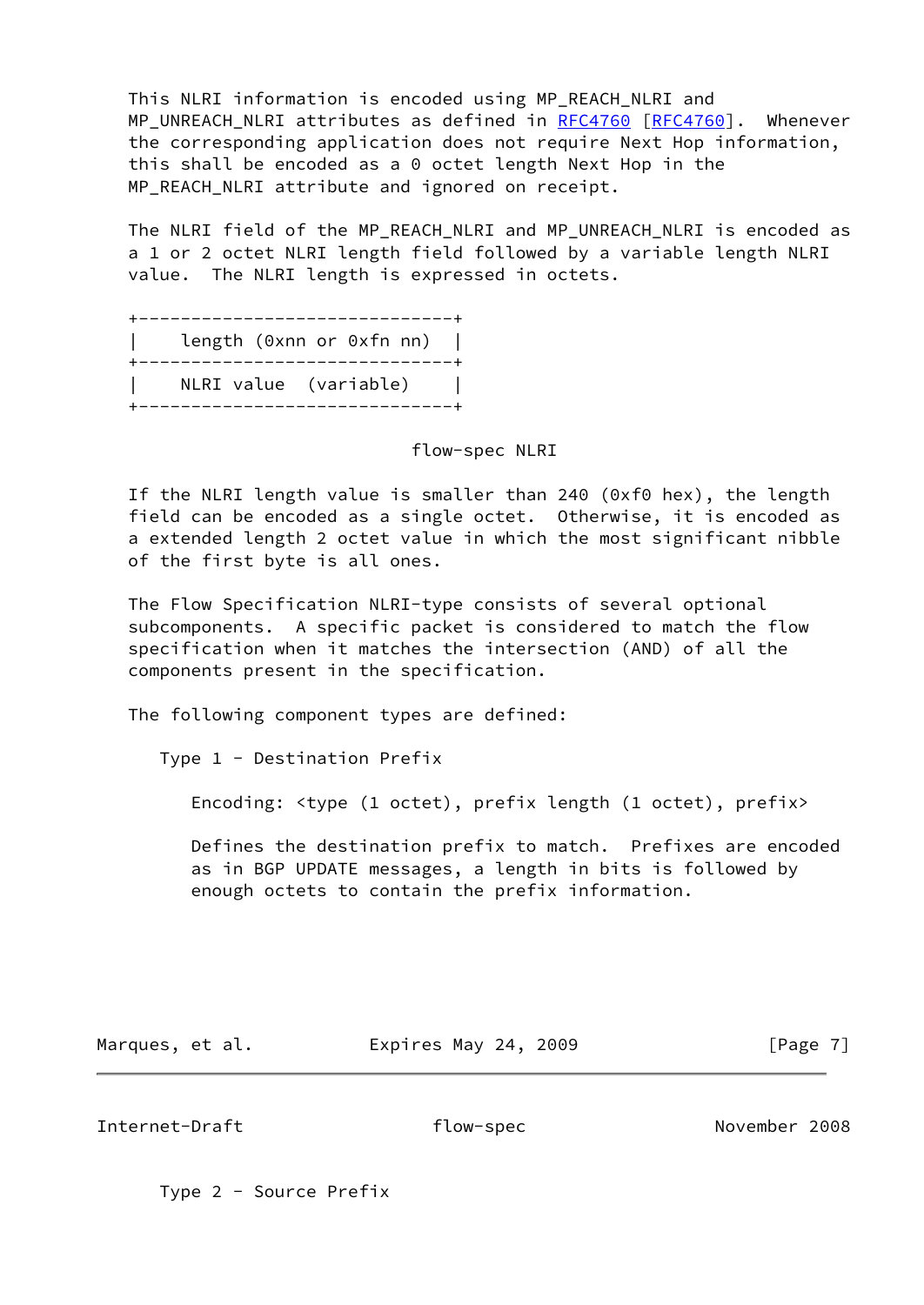Encoding: <type (1 octet), prefix-length (1 octet), prefix>

Defines the source prefix to match.

Type 3 - IP Protocol

Encoding: <type (1 octet), [op, value]+>

 Contains a set of {operator, value} pairs that are used to match IP protocol value byte in IP packets.

The operator byte is encoded as:

 7 6 5 4 3 2 1 0 +---+---+---+---+---+---+---+---+ | e | a | len | 0 |lt |gt |eq | +---+---+---+---+---+---+---+---+

Numeric operator

- + End of List bit. Set in the last {op, value} pair in the list.
- + And bit. If unset the previous term is logically ORed with the current one. If set the operation is a logical AND. It should be unset in the first operator byte of a sequence. The AND operator has higher priority than OR for the purposes of evaluating logical expressions.
- + The length of value field for this operand is given as (1 << len).
- + Lt less than comparison between data and value.
- + gt greater than comparison between data and value.
- + eq equality between data and value.

 The bits lt, gt, and eq can be combined to produce "less or equal", "greater or equal" and inequality values.

Type 4 - Port

Encoding: <type (1 octet), [op, value]+>

Marques, et al. **Expires May 24, 2009** [Page 8]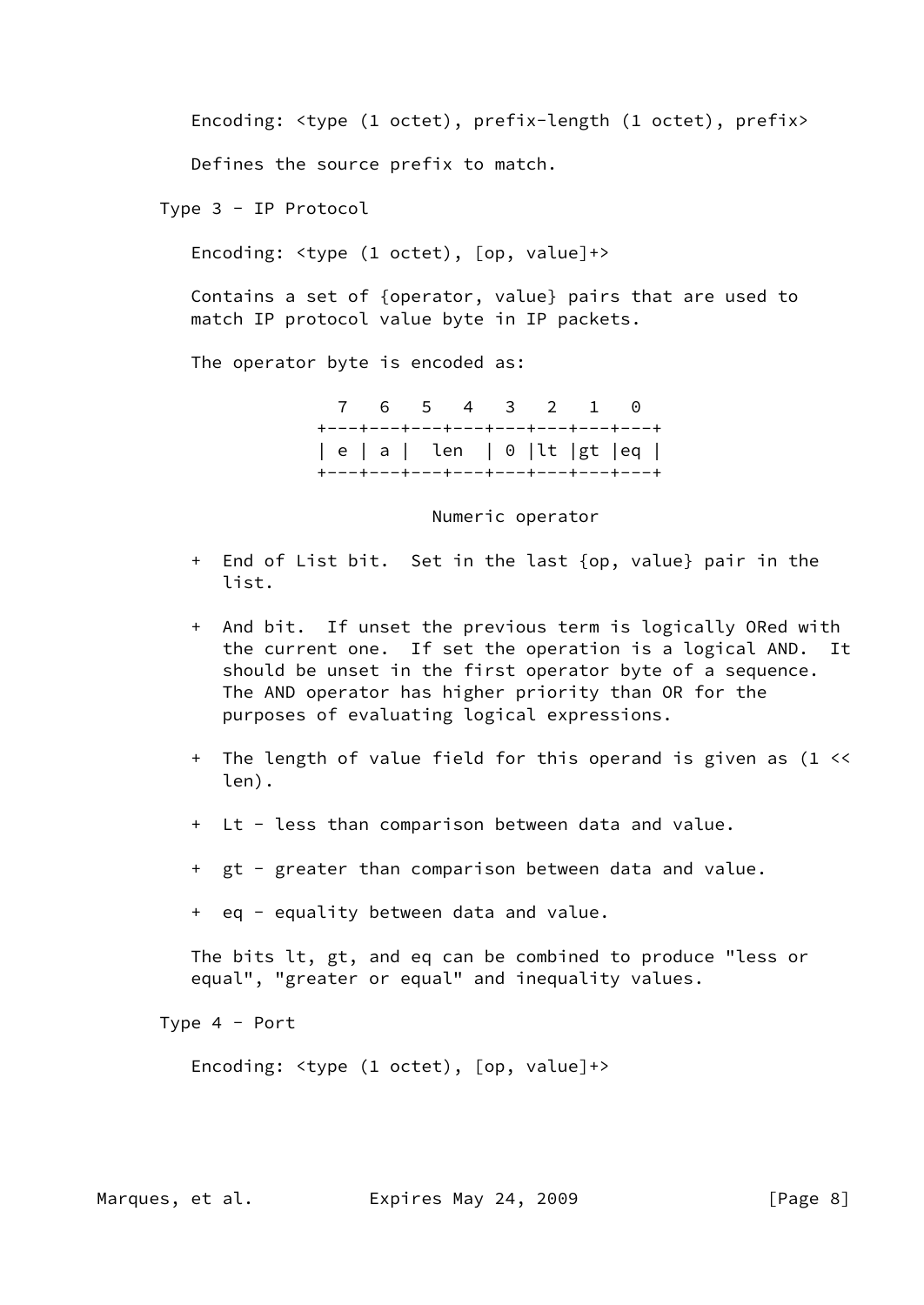Defines a list of {operation, value} pairs that matches source OR destination TCP/UDP ports. This list is encoded using the numeric operand format defined above. Values are encoded as 1 or 2 byte quantities.

Type 5 - Destination port

Encoding: <type (1 octet), [op, value]+>

 Defines a list of {operation, value} pairs used to match the destination port of a TCP or UDP packet. Values are encoded as 1 or 2 byte quantities.

Type 6 - Source port

Encoding: <type (1 octet), [op, value]+>

 Defines a list of {operation, value} pairs used to match the source port of a TCP or UDP packet. Values are encoded as 1 or 2 byte quantities.

```
 Type 7 - ICMP type
```
Encoding: <type (1 octet), [op, value]+>

 Defines a list of {operation, value} pairs used to match the type field of an icmp packet. Values are encoded using a single byte.

Type 8 - ICMP code

Encoding: <type (1 octet), [op, value]+>

 Defines a list of {operation, value} pairs used to match the code field of an icmp packet. Values are encoded using a single byte.

Type 9 - TCP flags

Encoding: <type (1 octet), [op, bitmask]+>

 Bitmask values are encoded using a single byte, using the bit definitions specified in the TCP header format [\[RFC0793](https://datatracker.ietf.org/doc/pdf/rfc0793)].

 This type uses the bitmask operand format, which differs from the numeric operator format in the lower nibble.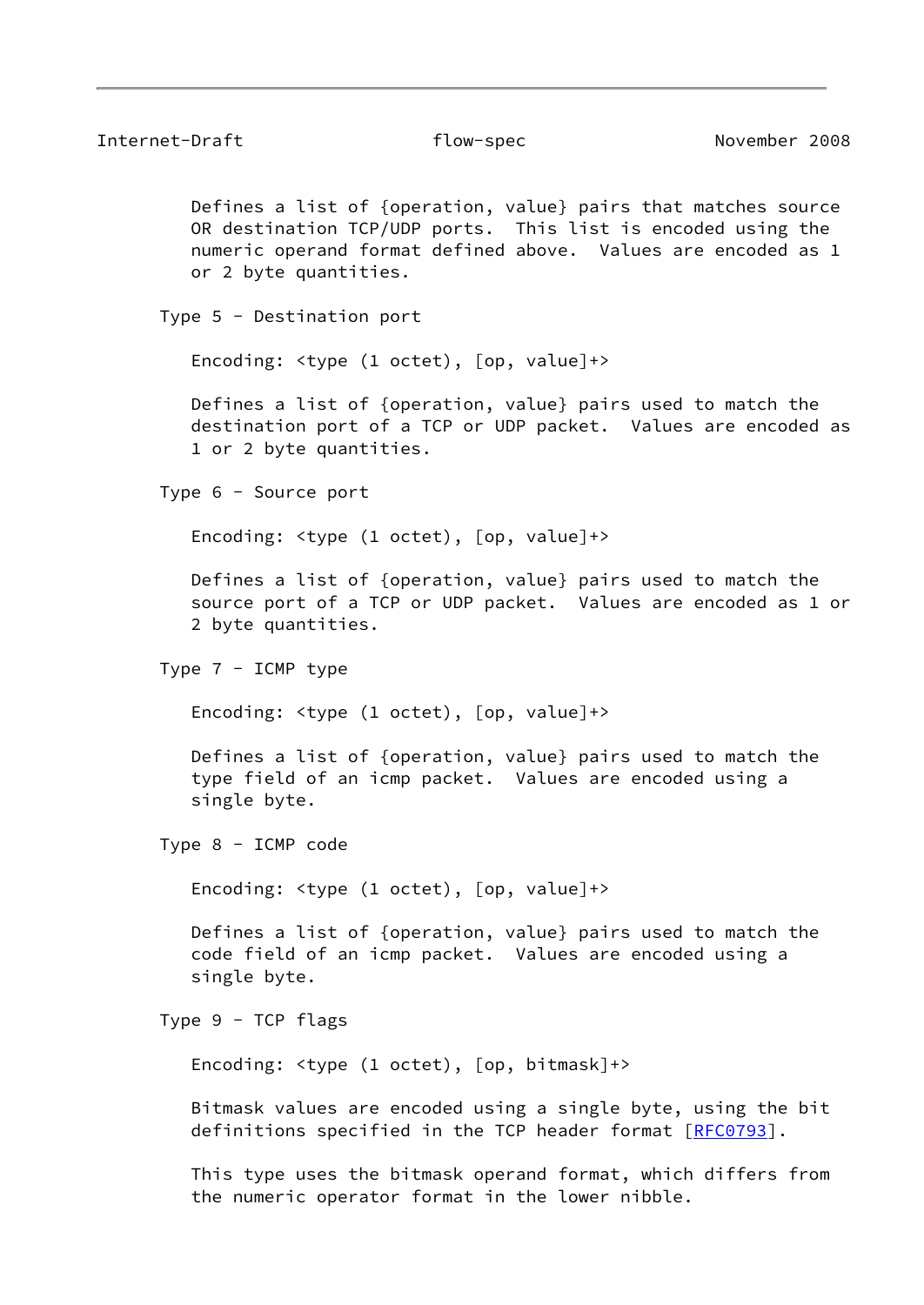Internet-Draft flow-spec November 2008

 7 6 5 4 3 2 1 0 +---+---+---+---+---+---+---+---+ | e | a | len | 0 | 0 |not| m | +---+---+---+---+---+---+---+---+

- + Top nibble: (End of List bit, And bit and Length field), as defined for in the numeric operator format.
- + Not bit. If set, logical negation of operation.
- + Match bit. If set this is a bitwise match operation defined as "(data & value) == value"; if unset (data & value) evaluates to true if and of the bits in the value mask are set in the data.

Type 10 - Packet length

Encoding: <type (1 octet), [op, value]+>

 Match on the total IP packet length (excluding L2 but including IP header). Values are encoded using as 1 or 2 byte quantities.

Type 11 - DSCP

Encoding: <type (1 octet), [op, value]+>

 Defines a list of {operation, value} pairs used to match the IP TOS octet.

Type 12 - Fragment

Encoding: <type (1 octet), [op, bitmask]+>

Uses bitmask operand format defined above.

Bitmask values:

+ Bit 0 - Dont fragment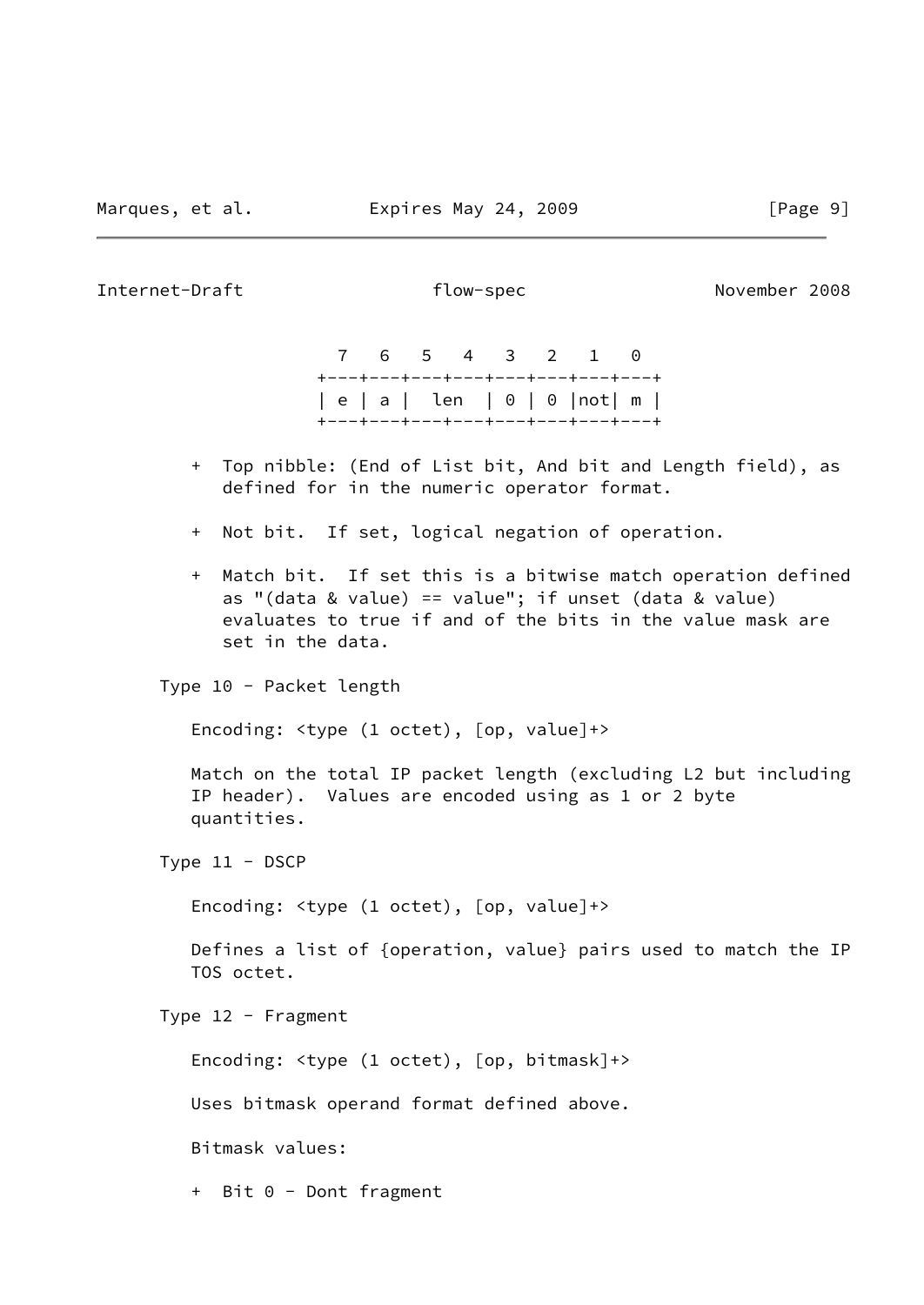+ Bit 1 - Is a fragment

+ Bit 2 - First fragment

+ Bit 3 - Last fragment

 Flow specification components must follow strict type ordering. A given component type may or may not be present in the specification,

| Marques, et al. | Expires May 24, 2009 | [Page 10] |
|-----------------|----------------------|-----------|
|                 |                      |           |

Internet-Draft **flow-spec** November 2008

 but if present it MUST precede any component of higher numeric type value.

 If a given component type within a prefix in unknown, the prefix in question cannot be used for traffic filtering purposes by the receiver. Since a Flow Specification as the semantics of a logical AND of all components, if a component is FALSE by definition it cannot be applied. However for the purposes of BGP route propagation this prefix should still be transmitted since BGP route distribution is independent on NLRI semantics.

 Flow specification components are to be interpreted as a bit match at a given packet offset. When more than one component in a flow specification tests the same packet offset the behavior is undetermined.

 The <type, value> encoding is chosen in order to account for future extensibility.

 An example of a Flow Specification encoding for: "all packets to 10.0.1/24 and TCP port 25".

| destination                            | proto | l port |
|----------------------------------------|-------|--------|
| 0x01 18 0a 00 01   03 81 06   04 81 19 |       |        |

Decode for protocol:

| ีน ล |  |  |
|------|--|--|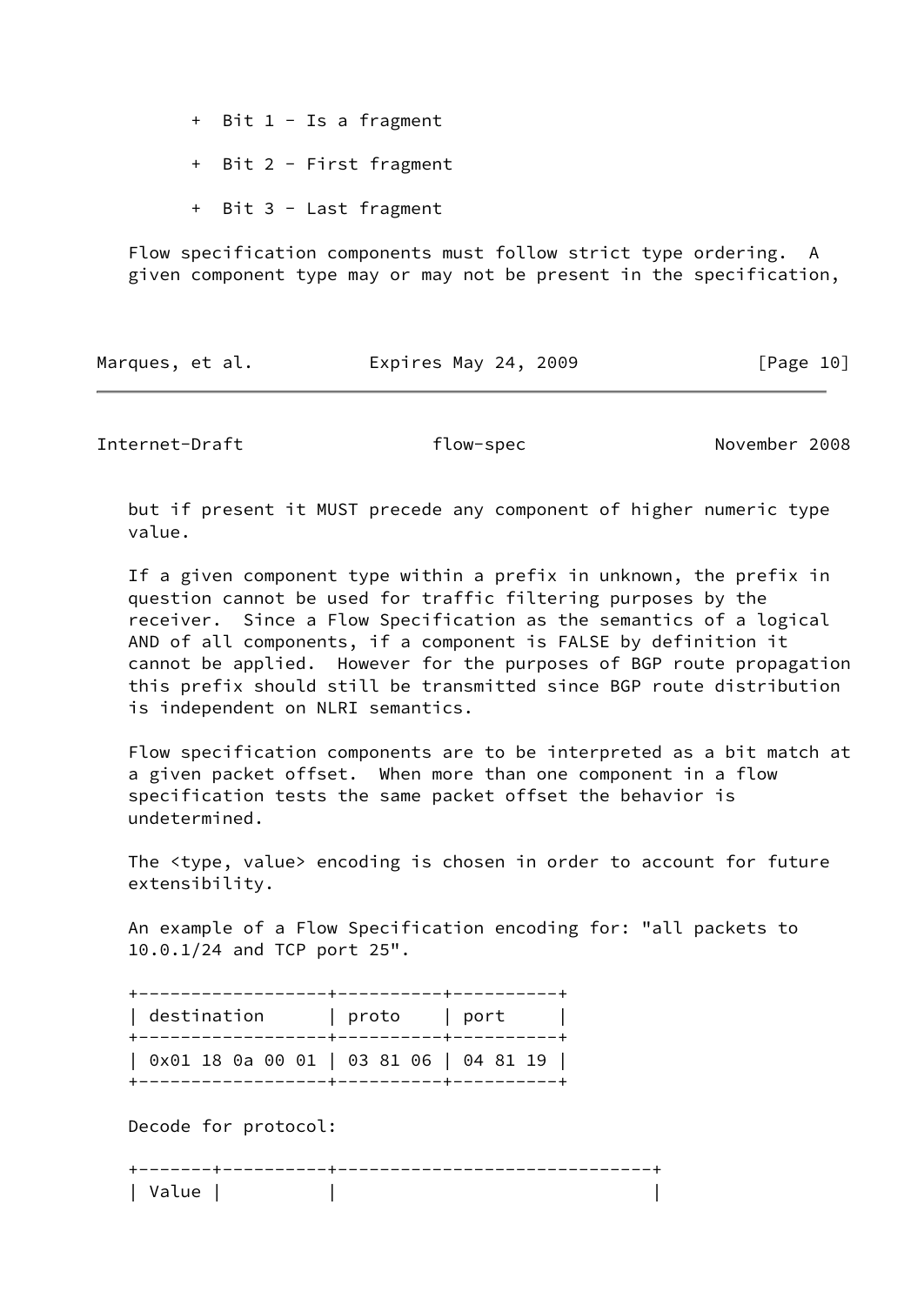| $0x03$   type |                |                                                  |
|---------------|----------------|--------------------------------------------------|
|               |                | $0x81$   operator   end-of-list, value size=1, = |
|               | $0x06$   value |                                                  |

 An example of a Flow Specification encoding for: "all packets to 10.0.1/24 from 192/8 and port {range [137, 139] or 8080}".

| destination                                           | source   port |  |
|-------------------------------------------------------|---------------|--|
| 0x01 18 0a 01 01   02 08 c0   04 03 89 45 8b 91 1f 90 |               |  |

Marques, et al. **Expires May 24, 2009** [Page 11]

Internet-Draft flow-spec November 2008

Decode for port:

 +--------+----------+------------------------------+ | Value | | | +--------+----------+------------------------------+ 0x04 | type | | | |  $0x03$  | operator | size=1, >= | | | | 0x89 | value | 137 | | | |  $0x45$  | operator | &, value size=1, <= | | | | 0x8b | value | 139 | | | |  $0x91$  | operator | end-of-list, value-size=2, = | | | | | 0x1f90 | value | 8080 | +--------+----------+------------------------------+

This constitutes a NLRI with an NLRI length of 16 octets.

 Implementations wishing to exchange flow specification rules MUST use BGP's Capability Advertisement facility to exchange the Multiprotocol Extension Capability Code (Code 1) as defined in [RFC4760](https://datatracker.ietf.org/doc/pdf/rfc4760) [\[RFC4760](https://datatracker.ietf.org/doc/pdf/rfc4760)].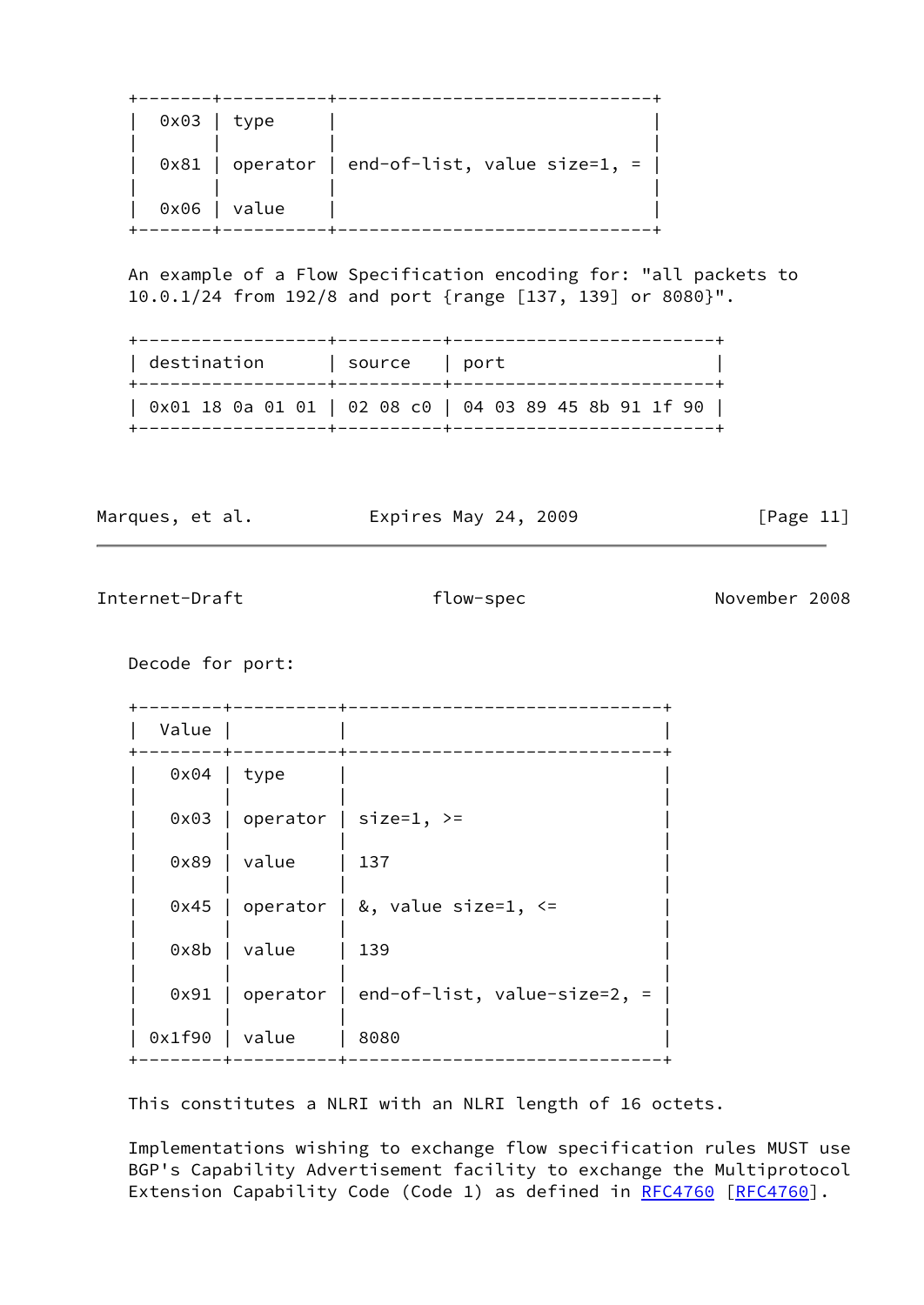The (AFI, SAFI) pair carried in the Multiprotocol Extension capability MUST be the same as the one used to identify a particular application that uses this NLRI-type.

Marques, et al. **Expires May 24, 2009** [Page 12]

<span id="page-13-1"></span>Internet-Draft flow-spec November 2008

# <span id="page-13-0"></span>[4](#page-13-0). Traffic filtering

 Traffic filtering policies have been traditionally considered to be relatively static.

 The popularity of traffic-based denial of service (DoS) attacks, which often requires the network operator to be able to use traffic filters for detection and mitigation, brings with it requirements that are not fully satisfied by existing tools.

 Increasingly, DoS mitigation, requires coordination among several Service Providers, in order to be able to identify traffic source(s) and because the volumes of traffic may be such that they will otherwise significantly affect the performance of the network.

 Several techniques are currently used to control traffic filtering of DoS attacks. Among those, one of the most common is to inject unicast route advertisements corresponding to a destination prefix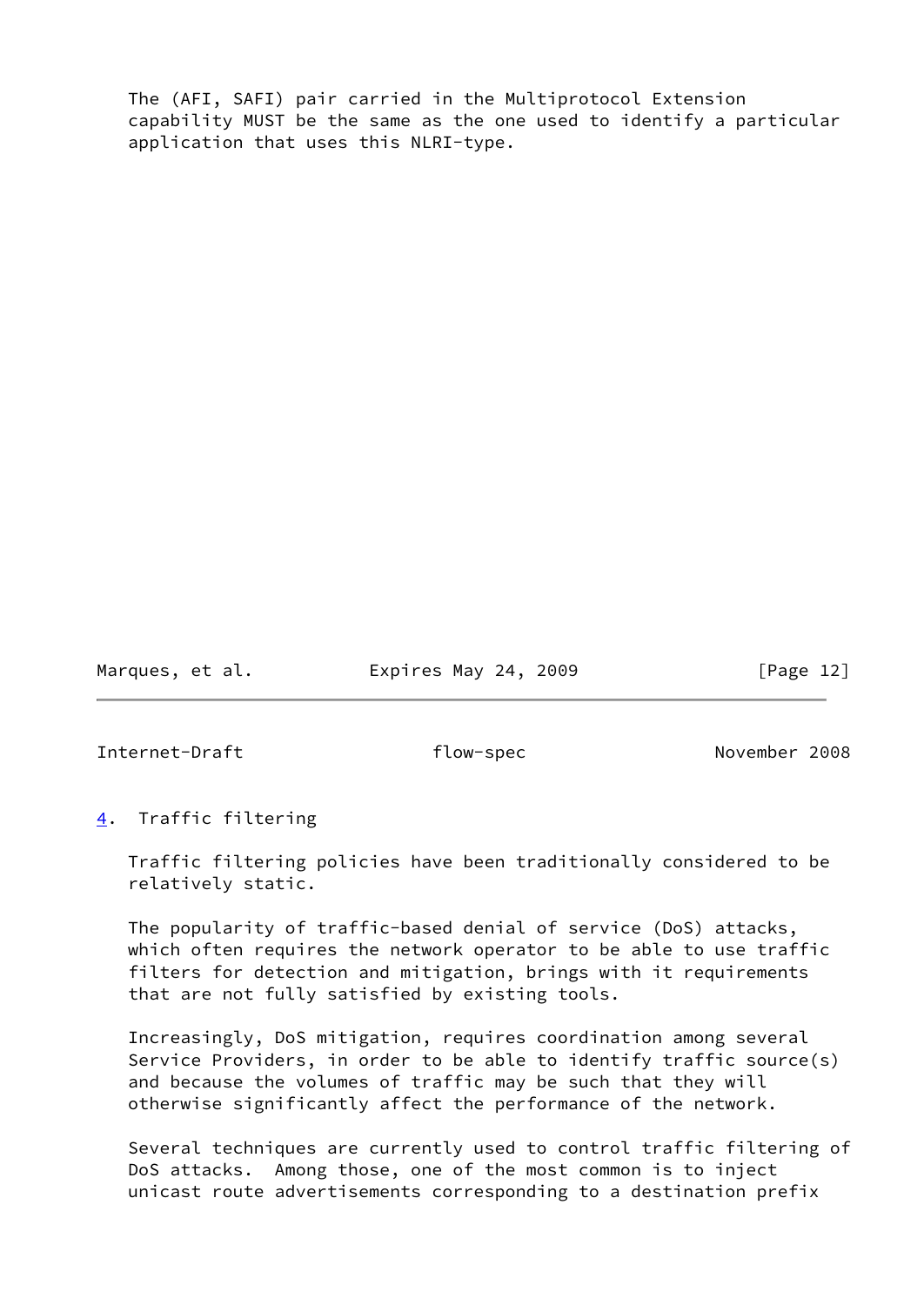being attacked. One variant of this technique marks such route advertisements with a community that gets translated into a discard next-hop by the receiving router. Other variants, attract traffic to a particular node that serves as a deterministic drop point.

 Using unicast routing advertisements to distribute traffic filtering information has the advantage of using the existing infrastructure and inter-as communication channels. This can allow, for instance, for a service provider to accept filtering requests from customers for address space they own.

 There are several drawbacks, however. An issue that is immediately apparent is the granularity of filtering control: only destination prefixes may be specified. Another area of concern is the fact that filtering information is intermingled with routing information.

 The mechanism defined in this document is designed to address these limitations. We use the flow specification NLRI defined above to convey information about traffic filtering rules for traffic that should be discarded.

 This mechanism is designed to, primarily, allow an upstream autonomous system to perform inbound filtering, in their ingress routers of traffic that a given downstream AS wishes to drop.

 In order to achieve that goal, we define an application specific NLRI identifier (AFI=1, SAFI=133) along with specific semantic rules.

 BGP routing updates containing this identifier use the flow specification NLRI encoding to convey particular aggregated flows

| Marques, et al. | Expires May 24, 2009 | [Page 13] |
|-----------------|----------------------|-----------|
|-----------------|----------------------|-----------|

<span id="page-14-1"></span>Internet-Draft **and Training Communist Communist Communist Communist Communist Communist Communist Communist Communist Communist Communist Communist Communist Communist Communist Communist Communist Communist Communist Com** 

that require special treatment.

 Flow routing information received via this (afi, safi) pair is subject to the validation procedure detailed bellow.

<span id="page-14-0"></span>[4.1](#page-14-0). Order of traffic filtering rules

 With traffic filtering rules, more than one rule may match a particular traffic flow. Thus it is necessary to define the order at which rules get matched and applied to a particular traffic flow. This ordering function must be such that it must not depend on the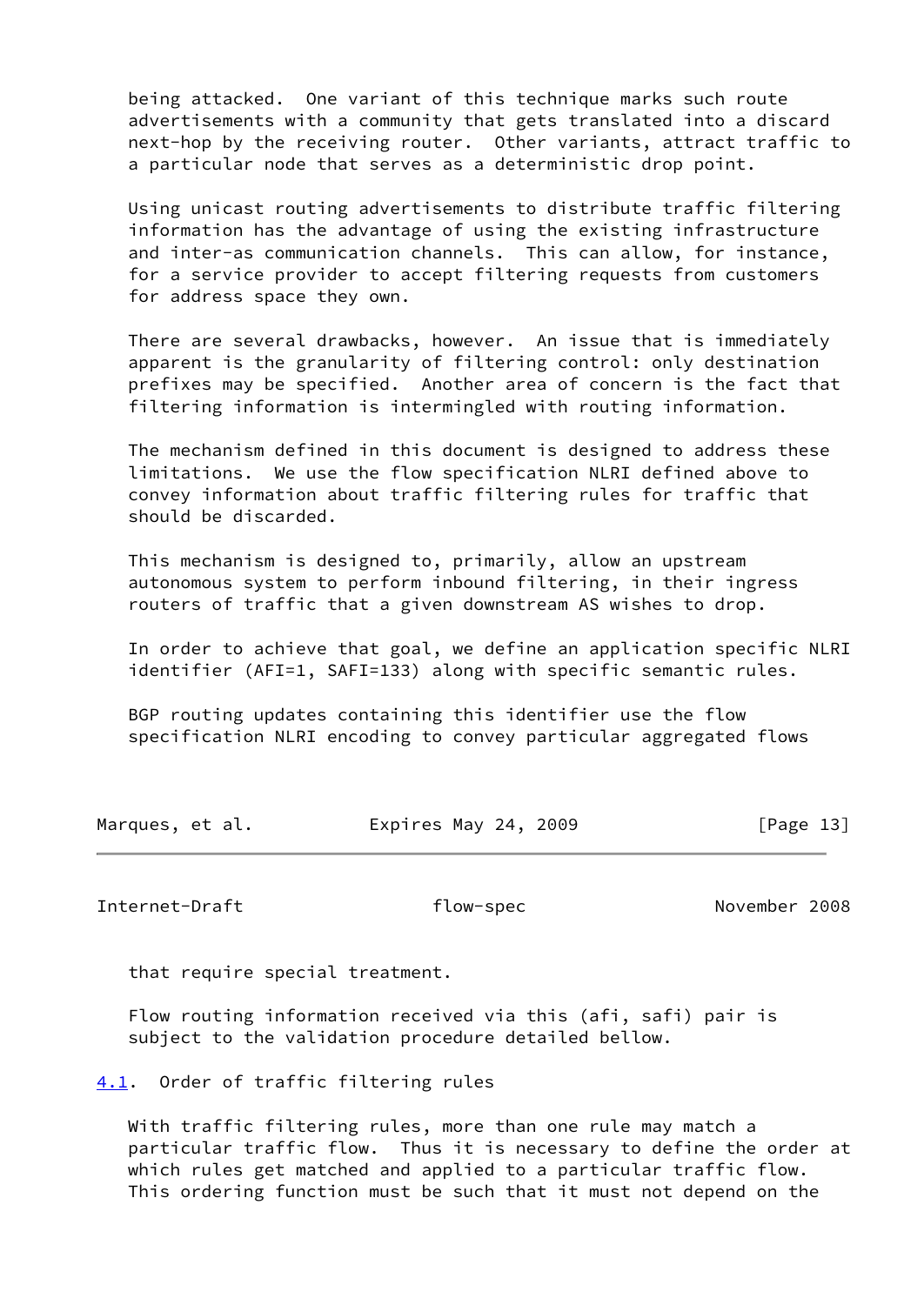arrival order of the flow specifications rules and must be constant in the network.

 We choose to order traffic filtering rules such that the order of two flow specifications is given by the comparison of NLRI key byte strings as defined by the memcmp() function is the ISO C standard.

 Given the way that flow specifications are encoded this results in a flow with a less-specific destination IP prefix being considered less-than (and thus match before) a flow specification with a more specific destination IP prefix.

 This matches an application model where the user may want to define a restriction that affects an aggregate of traffic and a subsequent rule that applies only to a subset of that.

 A flow-specification without a destination IP prefix is considered to match after all flow-specifications that contain an IP destination prefix.

Marques, et al. Expires May 24, 2009 [Page 14]

<span id="page-15-1"></span>Internet-Draft flow-spec November 2008

<span id="page-15-0"></span>[5](#page-15-0). Validation procedure

 Flow specifications received from a BGP peer and which are accepted in the respective Adj-RIB-In are used as input to the route selection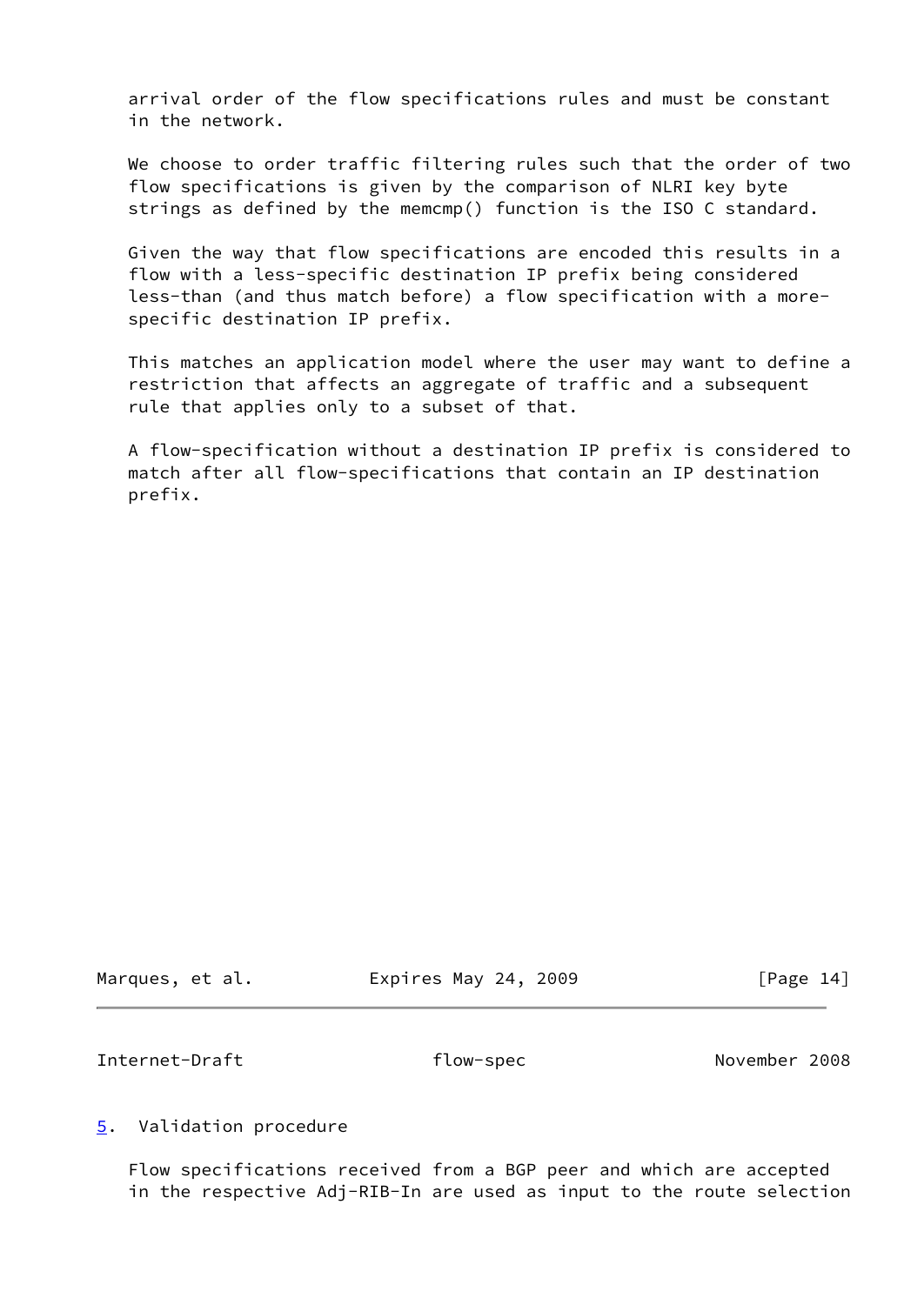process. Although the forwarding attributes of two routes for the same Flow Specification prefix may be the same, BGP is still required to perform its path selection algorithm in order to select the correct set of attributes to advertise.

 The first step of the BGP Route Selection procedure (section 9.1.2) is to exclude from the selection procedure routes that are considered non-feasible. In the context of IP routing information this step is used to validate that the NEXT\_HOP attribute of a given route is resolvable.

 The concept can be extended, in the case of Flow Specification NLRI, to allow other validation procedures.

 A flow specification NLRI must be validated such that it is considered feasible if and only if:

- a) The originator of the flow specification matches the originator of the best-match unicast route for the destination prefix embedded in the flow specification.
- b) There are no more-specific unicast routes, when compared with the flow destination prefix, that have been received from a different neighboring AS than the best-match unicast route, which has been determined in step a).

 By originator of a BGP route, we mean either the BGP originator path attribute, as used by route reflection, or the transport address of the BGP peer, if this path attribute is not present.

 The underlying concept is that the neighboring AS that advertises the best unicast route for a destination is allowed to advertise flow spec information that conveys a more or equally specific destination prefix. This, as long as there are no more-specific unicast routes, received from a different neighbor AS, which would be affected by that filtering rule.

 The neighboring AS is the immediate destination of the traffic described by the Flow Specification. If it requests these flows to be dropped that request can be honored without concern that it represents a denial of service in itself. Supposedly, the traffic is being dropped by the downstream autonomous-system and there is no added value in carrying the traffic to it.

| Marques, et al. | Expires May 24, 2009 | [Page 15] |
|-----------------|----------------------|-----------|
|-----------------|----------------------|-----------|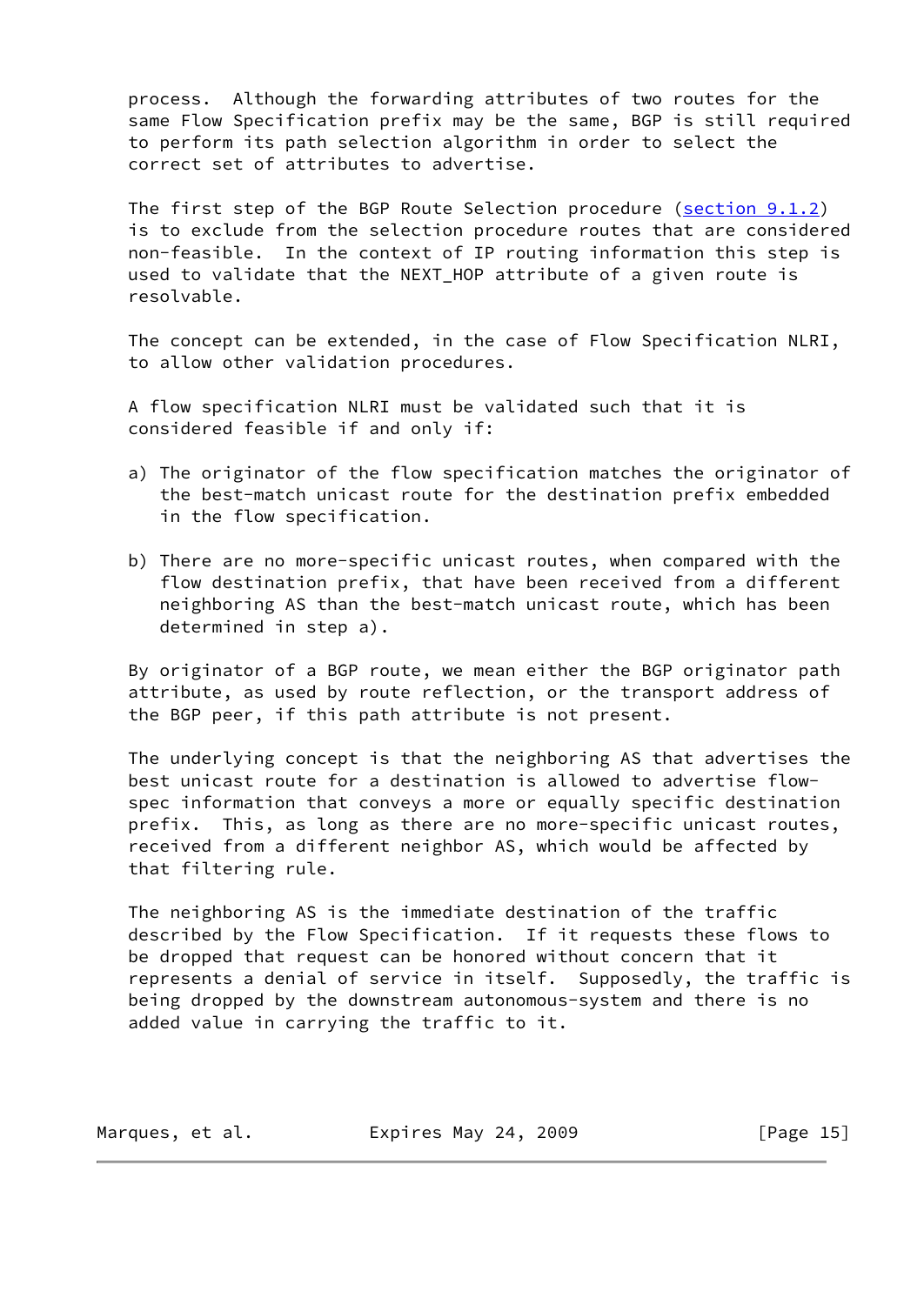BGP implementations MUST also enforce that the AS\_PATH attribute of a route received via eBGP contains the neighboring AS in the left-most position of the AS\_PATH attribute. While this rule is optional in the BGP specification, it becomes necessary to enforce it for security reasons.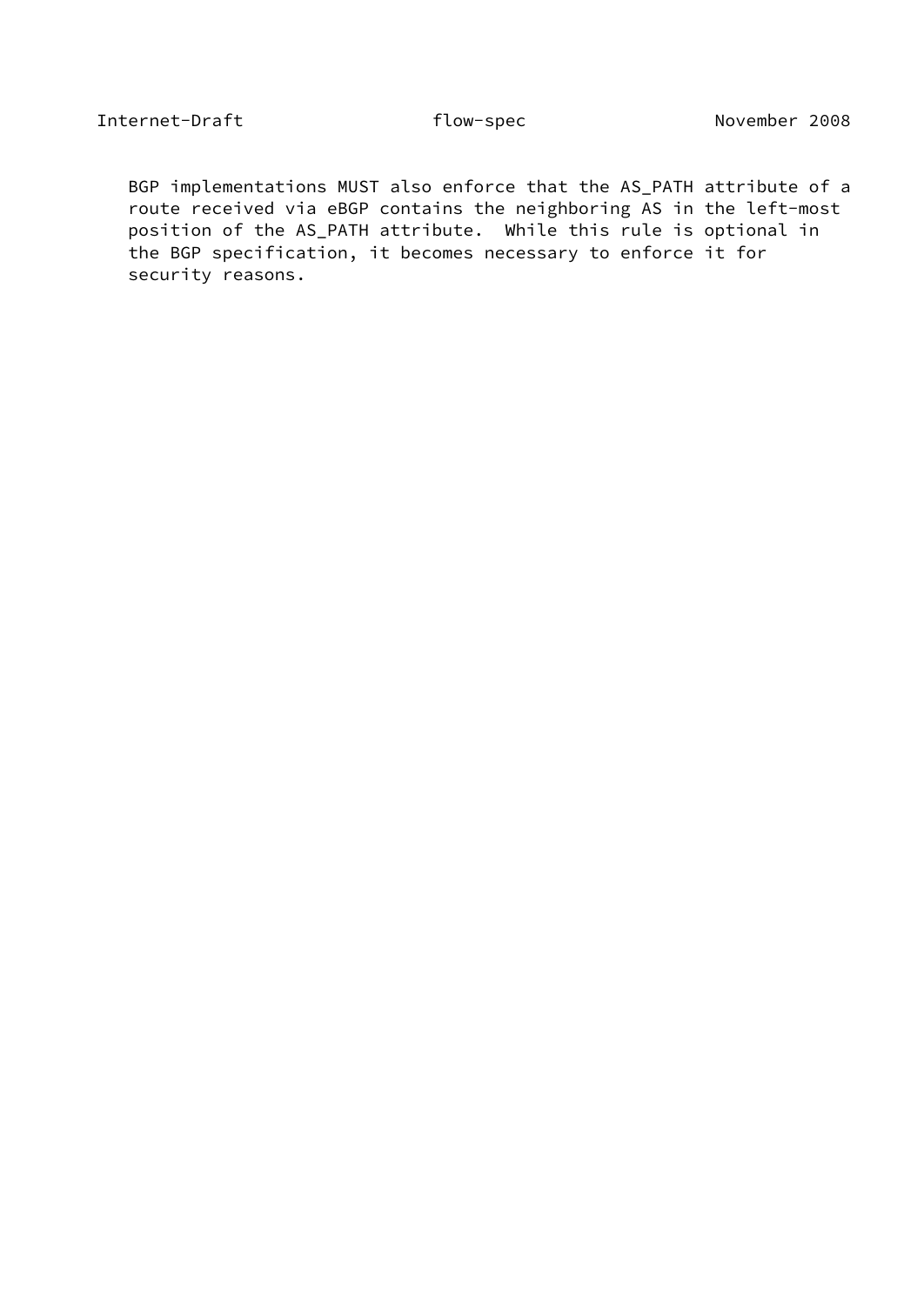<span id="page-18-1"></span>Internet-Draft flow-spec November 2008

#### <span id="page-18-0"></span>[6](#page-18-0). Traffic Filtering Actions

 This specification defines a minimum set of filtering actions that it standardizes as BGP extended community values [[RFC4360](https://datatracker.ietf.org/doc/pdf/rfc4360)]. This is not ment to be an inclusive list of all the possible actions but only a subset that can be interpreted consistently across the network.

 Implementations should provide mechanisms that map an arbitrary bgp community value (normal or extended) to filtering actions that require different mappings in different systems in the network. For instance, providing packets with a worse than best-effort per-hop behavior is a functionality that is likely to be implemented differently in different systems and for which no standard behavior is currently known. Rather than attempting to define it here, this can be accomplished by mapping a user defined community value to platform / network specific behavior via user configuration.

 The default action for a traffic filtering flow specification is to accept IP traffic that matches that particular rule.

 The following extended community values can be used to specify particular actions.

| l tvpe | extended community   encoding |                              |
|--------|-------------------------------|------------------------------|
|        | 0x8006   traffic-rate         | 2-byte as#, 4-byte float $ $ |
|        | 0x8007   traffic-action       | bitmask                      |
|        | 0x8008   redirect             | 6-byte Route Target          |

 Traffic-rate The traffic-rate extended community is a non-transitive extended community across the Autonomous system boundary and uses following extended community encoding:

 The first two octets carry the 2 octet id which can be assigned from a 2 byte AS number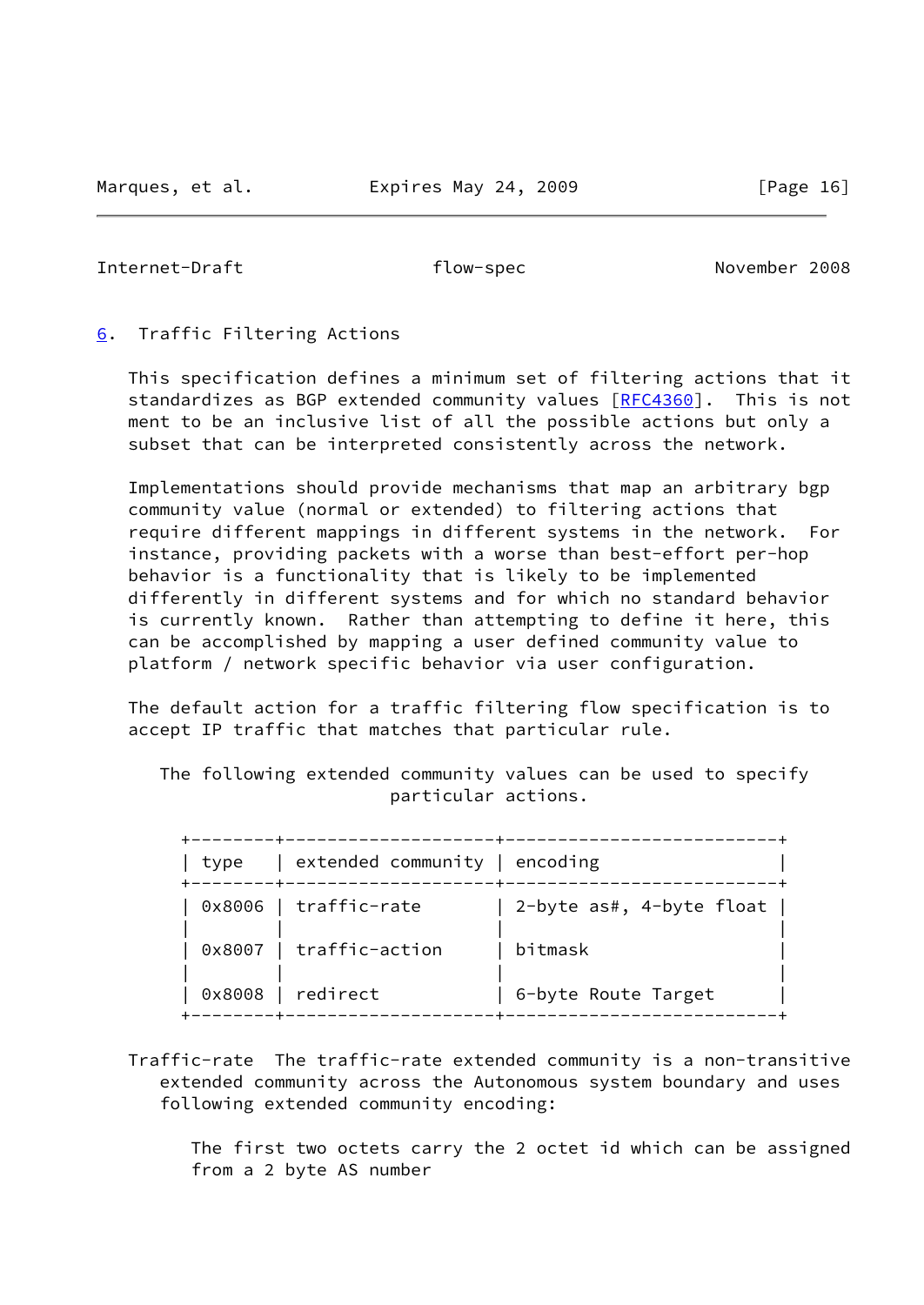The remaining 4 octets carry the rate information in IEEE floating point format, units being bytes per second. A traffic-rate of 0 should result on all traffic for the particular flow to be discarded.

Marques, et al. **Expires May 24, 2009** [Page 17]

Internet-Draft flow-spec November 2008

 Traffic-action The traffic-action extended community consists of 6 bytes of which only the 2 least significant bits of the 6th byte (from left to right) are currently defined.

- $*$  Terminal action (bit 0). When this bit is set the traffic filtering engine will apply any subsequent filtering rules (as defined by the ordering procedure). If not set the evaluation of the traffic filter stops when this rule is applied.
- \* Sample (bit 1). Enables traffic sampling and logging for this flow specification.
- Redirect The redirect extended community allows the traffic to be redirected to a VRF routing instance that list the specified route-target in its import policy. If several local instances match this criteria, the choice between them is a local matter (for example, the instance with the lowest Route Distinguisher value can be elected). The traffic marking extended community instruct a system to modify the DSCP bits of a transiting IP packet to the corresponding value. This extended community is encoded as a sequence of 5 zero bytes followed by the DSCP value.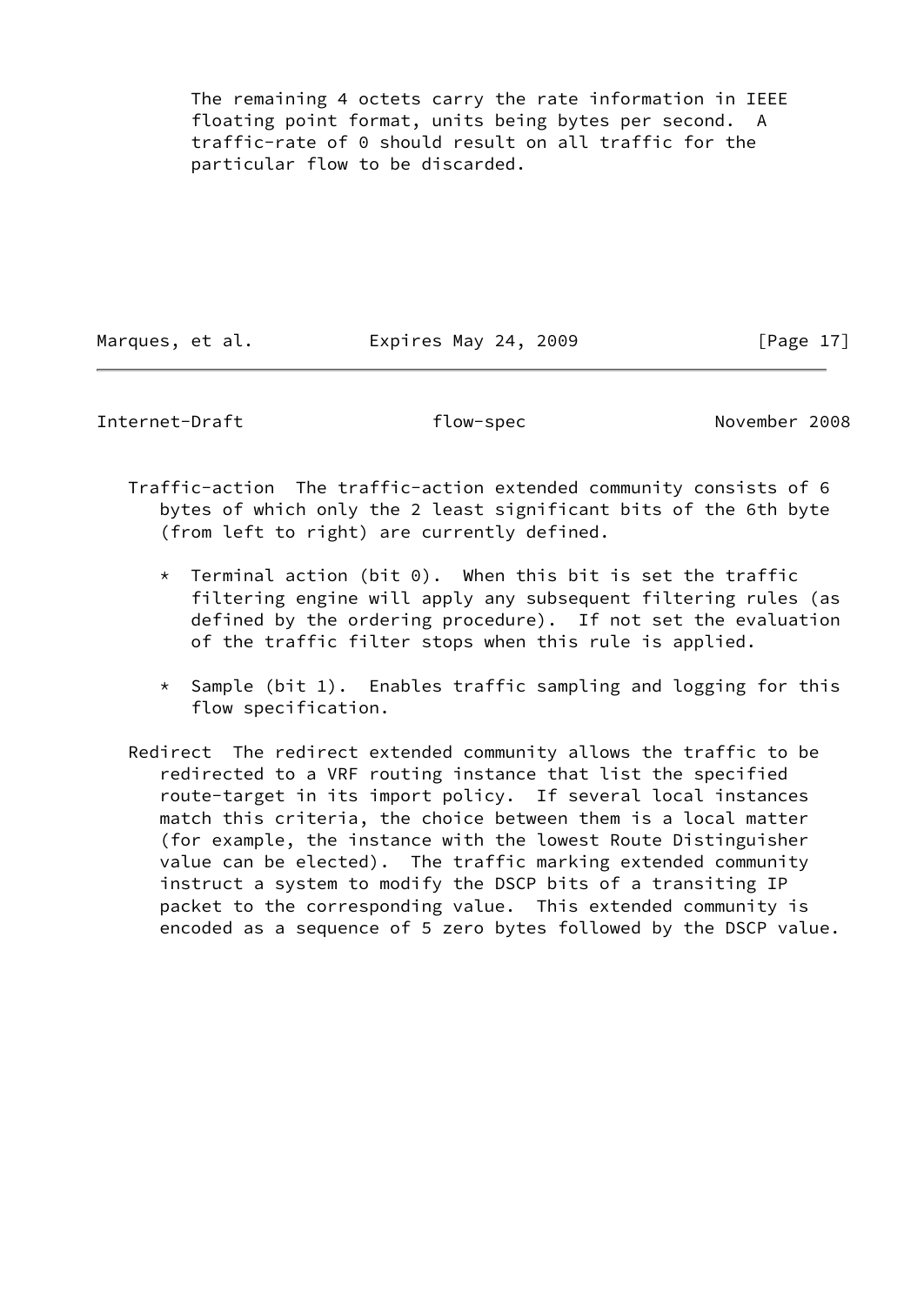Marques, et al. Expires May 24, 2009 [Page 18]

<span id="page-20-1"></span>Internet-Draft **flow-spec** November 2008

#### <span id="page-20-0"></span>[7](#page-20-0). Traffic filtering in RFC2547bis networks

 Provider-based layer 3 VPN networks, such as the ones using an BGP/ MPLS IP VPN [\[RFC4364](https://datatracker.ietf.org/doc/pdf/rfc4364)] control plane, have different traffic filtering requirements than internet service providers.

 In these environments, the VPN customer network often has traffic filtering capabilities towards their external network connections (e.g. firewall facing public network connection). Less common is the presence of traffic filtering capabilities between different VPN attachment sites. In an any-to-any connectivity model, which is the default, this means that site to site traffic is unfiltered.

 In circumstances where a security threat does get propagated inside the VPN customer network, there may not be readily available mechanisms to provide mitigation via traffic filter.

 This document proposes an additional BGP NLRI type (afi=1, safi=134) value, which can be used to propagate traffic filtering information in a BGP/MPLS VPN environment.

 The NLRI format for this address family consists of a fixed length Route Distinguisher field (8 bytes) followed by a flow specification, following the encoded defined in this document. The NLRI length field shall includes the both 8 bytes of the Route Distinguisher as well as the subsequent flow specification.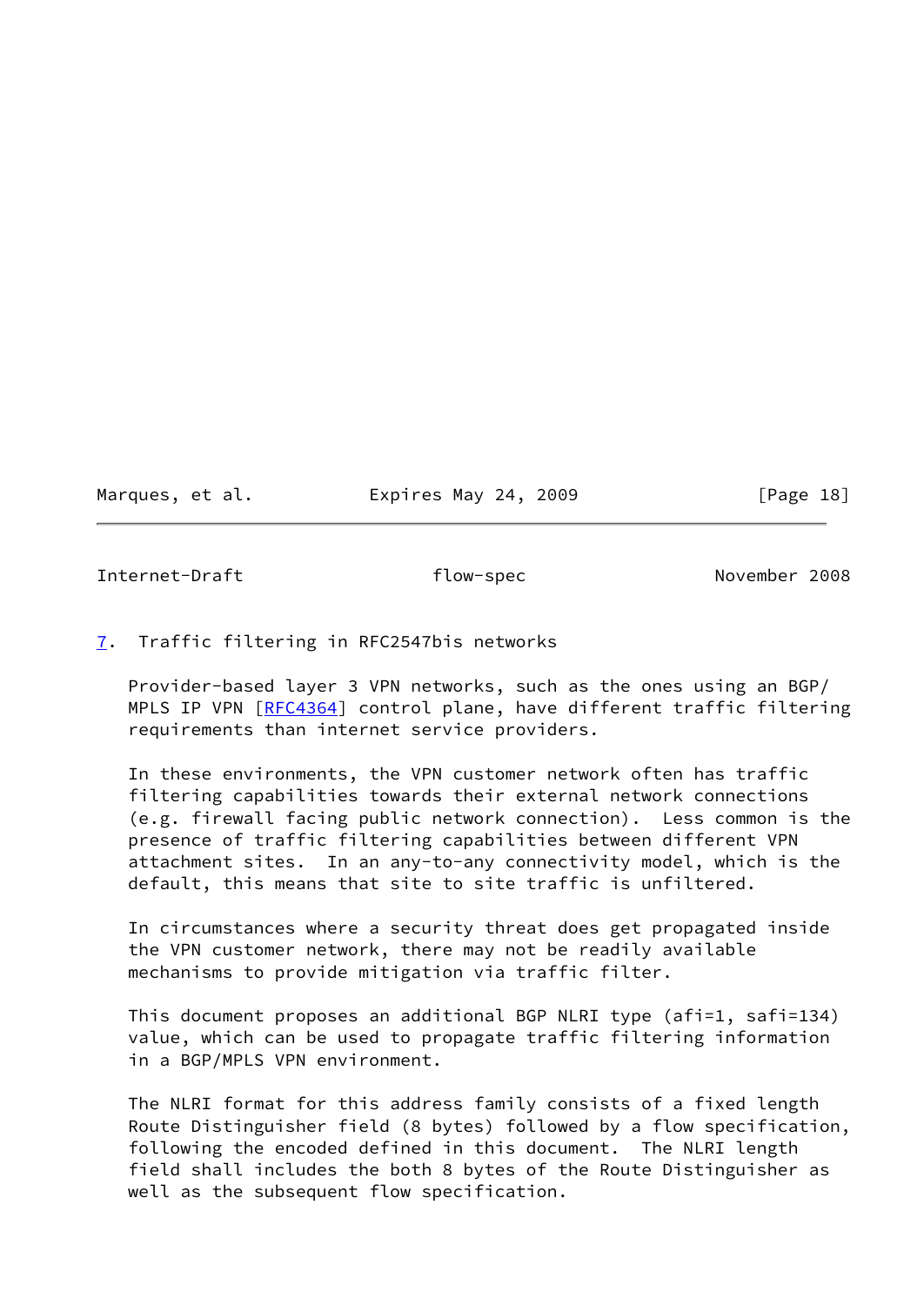Propagation of this NLRI is controlled by matching Route Target extended communities associated with the BGP path advertisement with the VRF import policy, using the same mechanism as described in "BGP/ MPLS IP VPNs" [[RFC4364](https://datatracker.ietf.org/doc/pdf/rfc4364)] .

 Flow specification rules received via this NLRI apply only to traffic that belongs to the VRF(s) in which it is imported. By default, traffic received from a remote PE is switched via an mpls forwarding decision and is not subject to filtering.

 Contrary to the behavior specified for the non-VPN NLRI, flow rules are accepted by default, when received from remote PE routers.

Marques, et al. **Expires May 24, 2009** [Page 19]

<span id="page-21-1"></span>Internet-Draft flow-spec November 2008

# <span id="page-21-0"></span>[8](#page-21-0). Monitoring

 Traffic filtering applications require monitoring and traffic statistics facilities. While this is an implementation specific choice, implementations SHOULD provide:

- o A mechanism to log the packet header of filtered traffic,
- o A mechanism to count the number of matches for a given Flow Specification rule.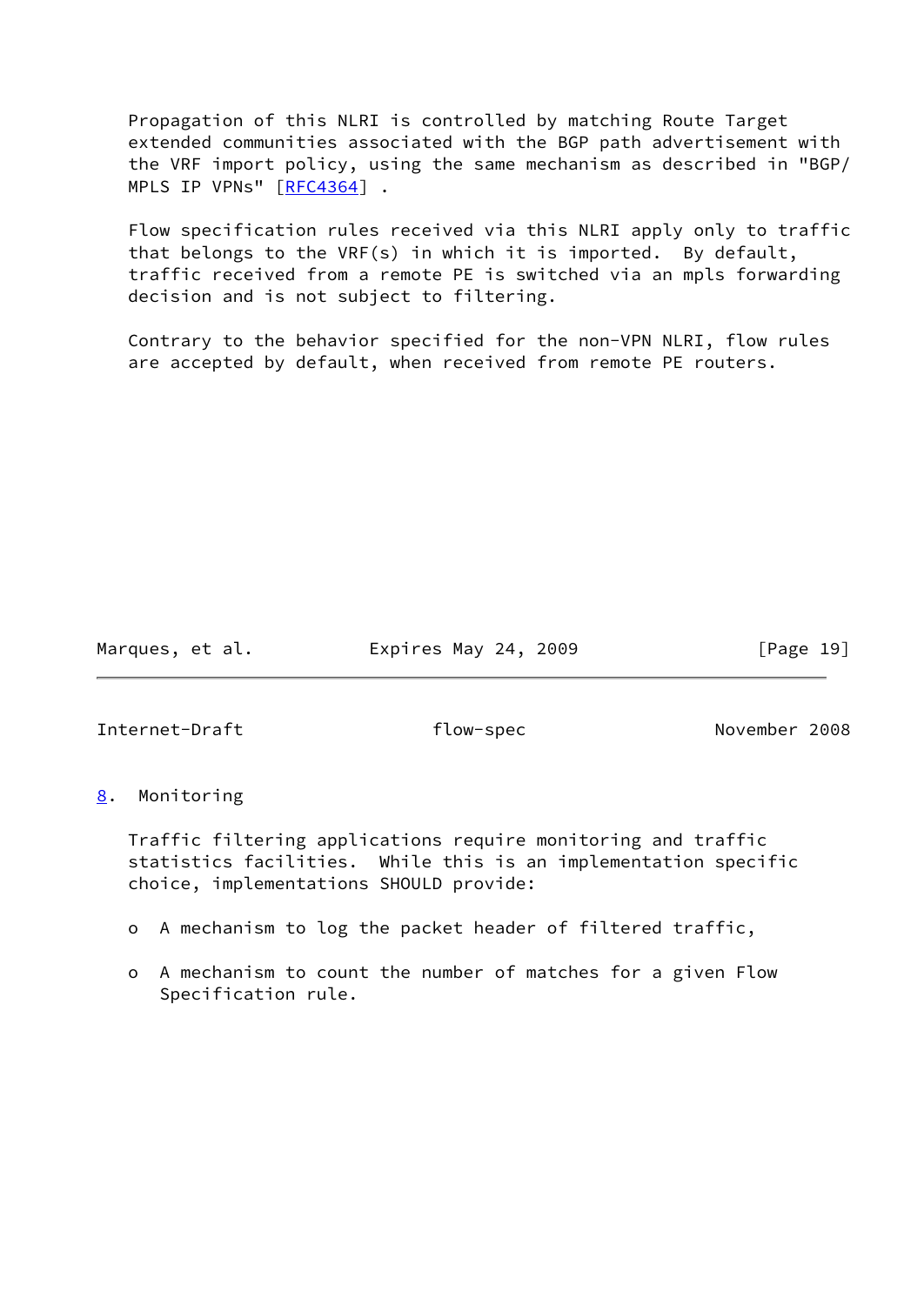Marques, et al. Expires May 24, 2009 [Page 20]

<span id="page-22-1"></span>Internet-Draft flow-spec November 2008

<span id="page-22-0"></span>[9](#page-22-0). Security considerations

 Inter-provider routing is based on a web of trust. Neighboring autonomous-systems are trusted to advertise valid reachability information. If this trust model is violated, a neighboring autonomous system may cause a denial of service attack by advertising reachability information for a given prefix for which it does not provide service.

 As long as traffic filtering rules are restricted to match the corresponding unicast routing paths for the relevant prefixes, the security characteristics of this proposal are equivalent to the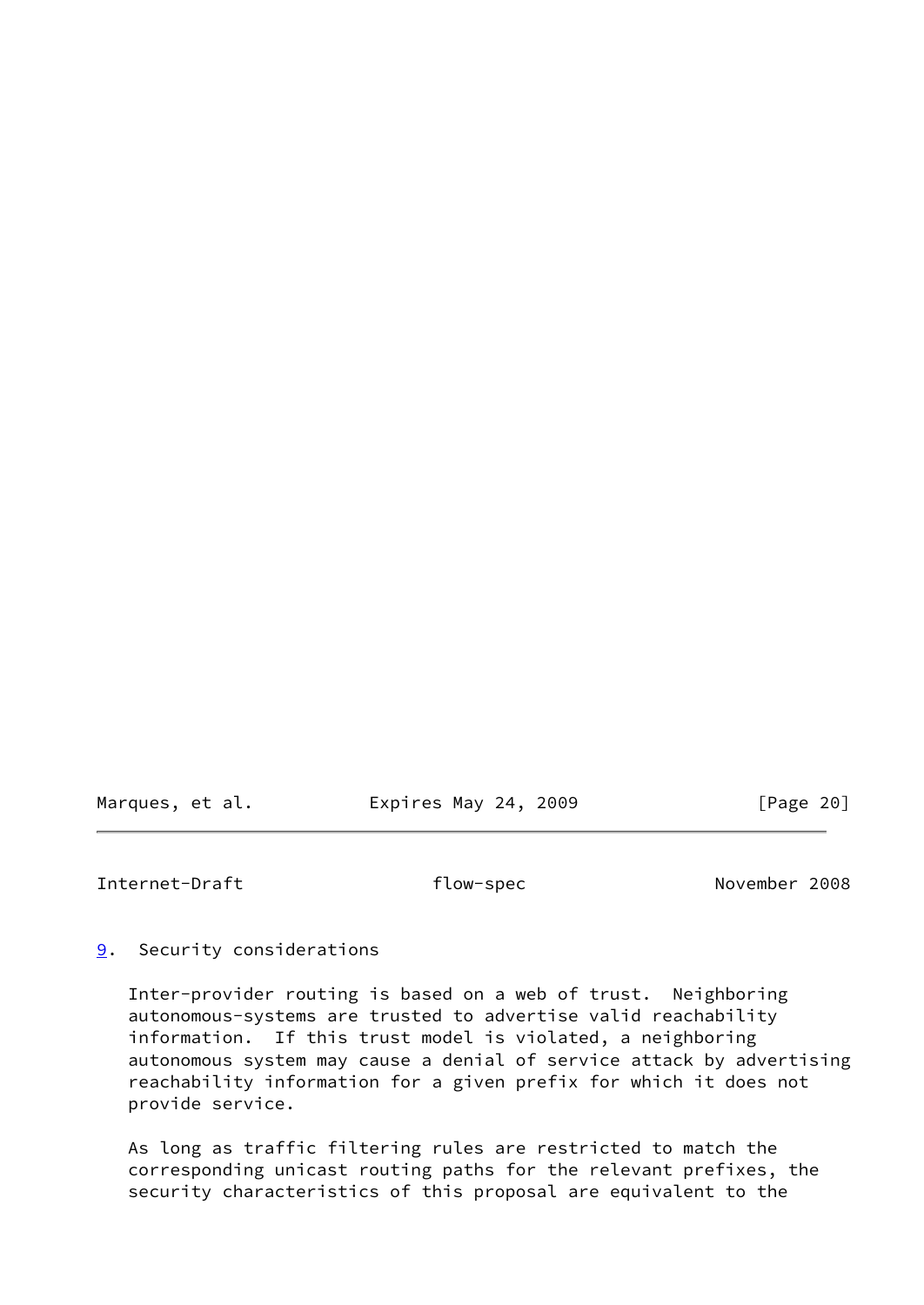existing security properties of BGP unicast routing.

Where it not the case, this would open the door to further denial of service attacks.

Marques, et al. **Expires May 24, 2009** [Page 21]

<span id="page-23-1"></span>Internet-Draft **flow-spec** November 2008

<span id="page-23-0"></span>[10.](#page-23-0) IANA Considerations

 A flow specification consists of a sequence of flow components, which are identified by a an 8-bit component type. Types must be assigned and interpreted uniquely. The current specification defines types 1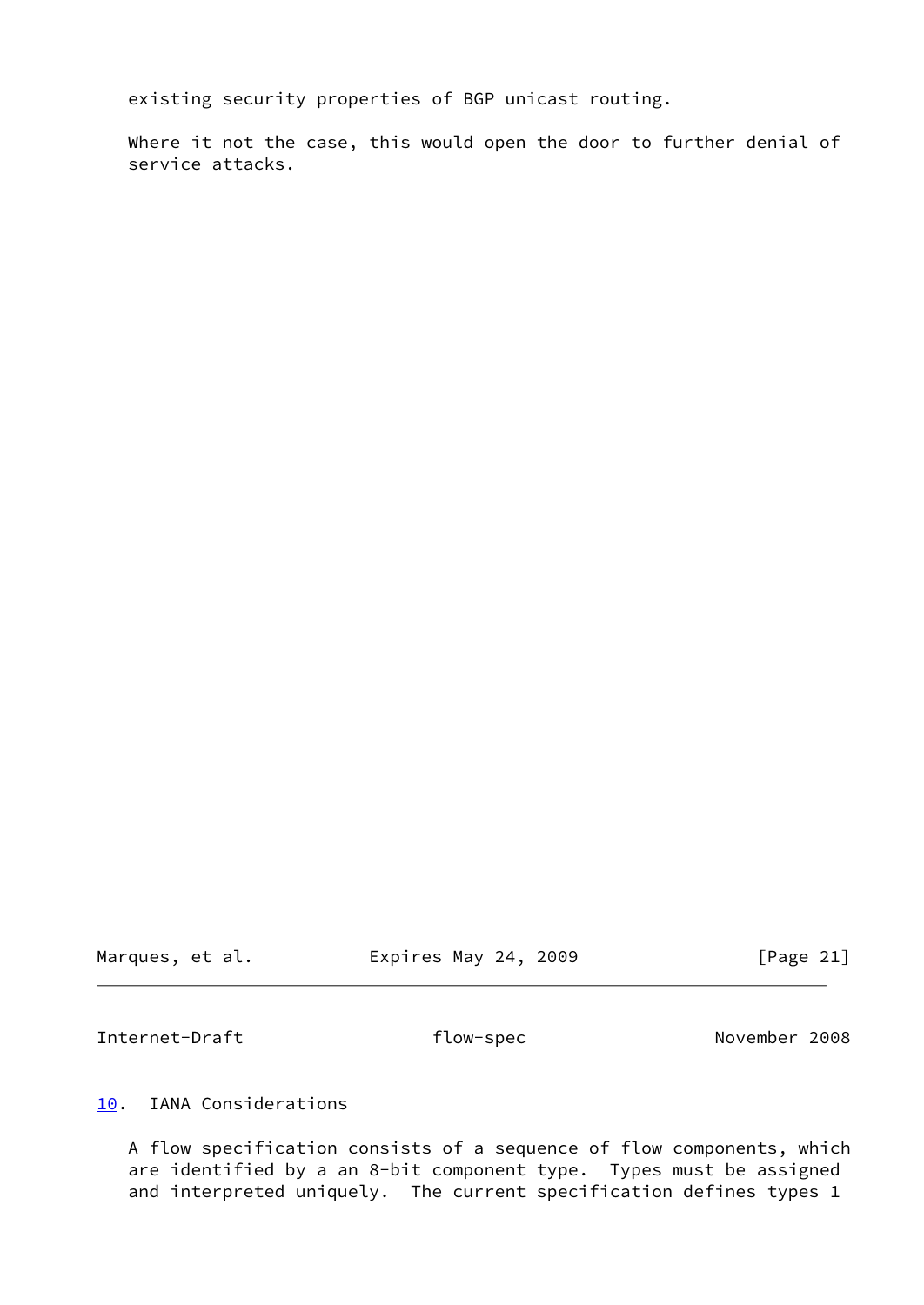though 12, with the value 0 being reserved.

 For the purpose of this work IANA has allocated values for two SAFIs: SAFI 133 for IPv4 and SAFI 134 for VPNv4 dissemination of flow specification rules.

 The following traffic filtering flow specification rules are to be allocated by IANA from BGP Extended Communities Type - Experimental Use registry. Authors recommend the following type values:

 0x8006 - Flow spec traffic-rate 0x8007 - Flow spec traffic-action 0x8008 - Flow spec redirect

 Authors would like to ask IANA to create and maintain a new registry entitled: "Flow Spec Component Type". Authors recommend to allocate the following component types:

 Type 1 - Destination Prefix Type 2 - Source Prefix Type 3 - IP Protocol Type 4 - Port Type 5 - Destination port Type 6 - Source port Type 7 - ICMP type Type 8 - ICMP code Type 9 - TCP flags Type 10 - Packet length Type 11 - DSCP

Marques, et al. **Expires May 24, 2009** [Page 22]

Internet-Draft **and Training Communist Communist Communist Communist Communist Communist Communist Communist Communist Communist Communist Communist Communist Communist Communist Communist Communist Communist Communist Com**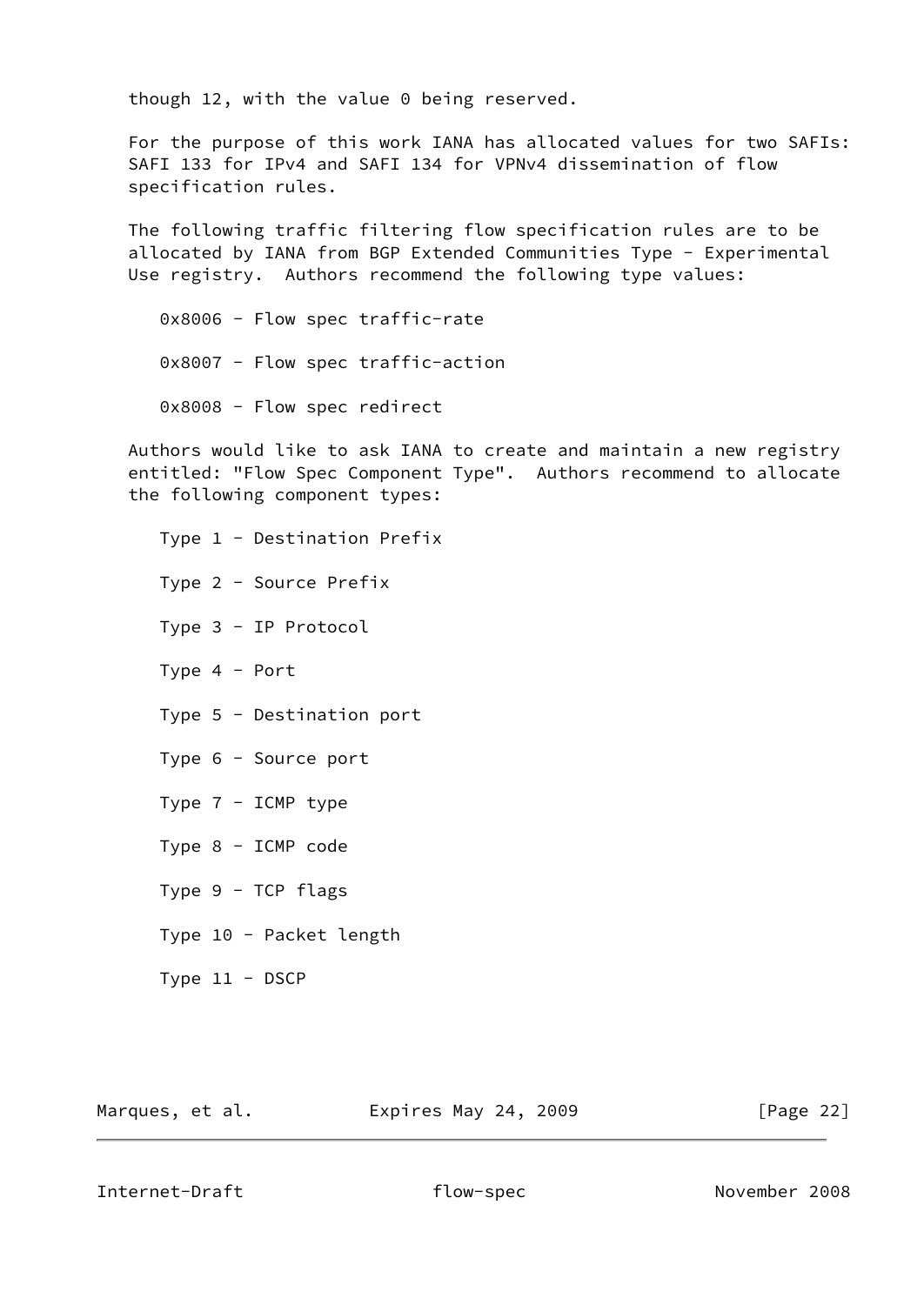Type 12 - Fragment

 In order to manage the limited number space and accommodate several usages the following policies defined by [RFC 5226](https://datatracker.ietf.org/doc/pdf/rfc5226) [[RFC5226](https://datatracker.ietf.org/doc/pdf/rfc5226)] are used:

| Range                                            | Policy                        |
|--------------------------------------------------|-------------------------------|
| $\Theta$                                         | Invalid value                 |
| $[1 \; \ldots \; 12]$                            | Defined by this specification |
| $\begin{bmatrix} 13 & \dots & 127 \end{bmatrix}$ | Specification Required        |
| [128  255]   Private Use                         |                               |

 The specification of a particular "flow component type" must clearly identify what is the criteria used to match packets forwarded by the router. This criteria should be meaningful across router hops and not depend on values that change hop-by-hop such as ttl or layer-2 encapsulation.

 The "Traffic-action" extended community defined in this document has 6 unused bits which can be used to convey additional meaning. These values should be assigned via IETF Consensus rules only.

 Future assignment are to be made using either the Standards Action process defined in [[RFC2434\]](https://datatracker.ietf.org/doc/pdf/rfc2434), the Early IANA Allocation process defined in [[RFC4020\]](https://datatracker.ietf.org/doc/pdf/rfc4020), or the "First Come First Served" policy defined in [[RFC2434\]](https://datatracker.ietf.org/doc/pdf/rfc2434).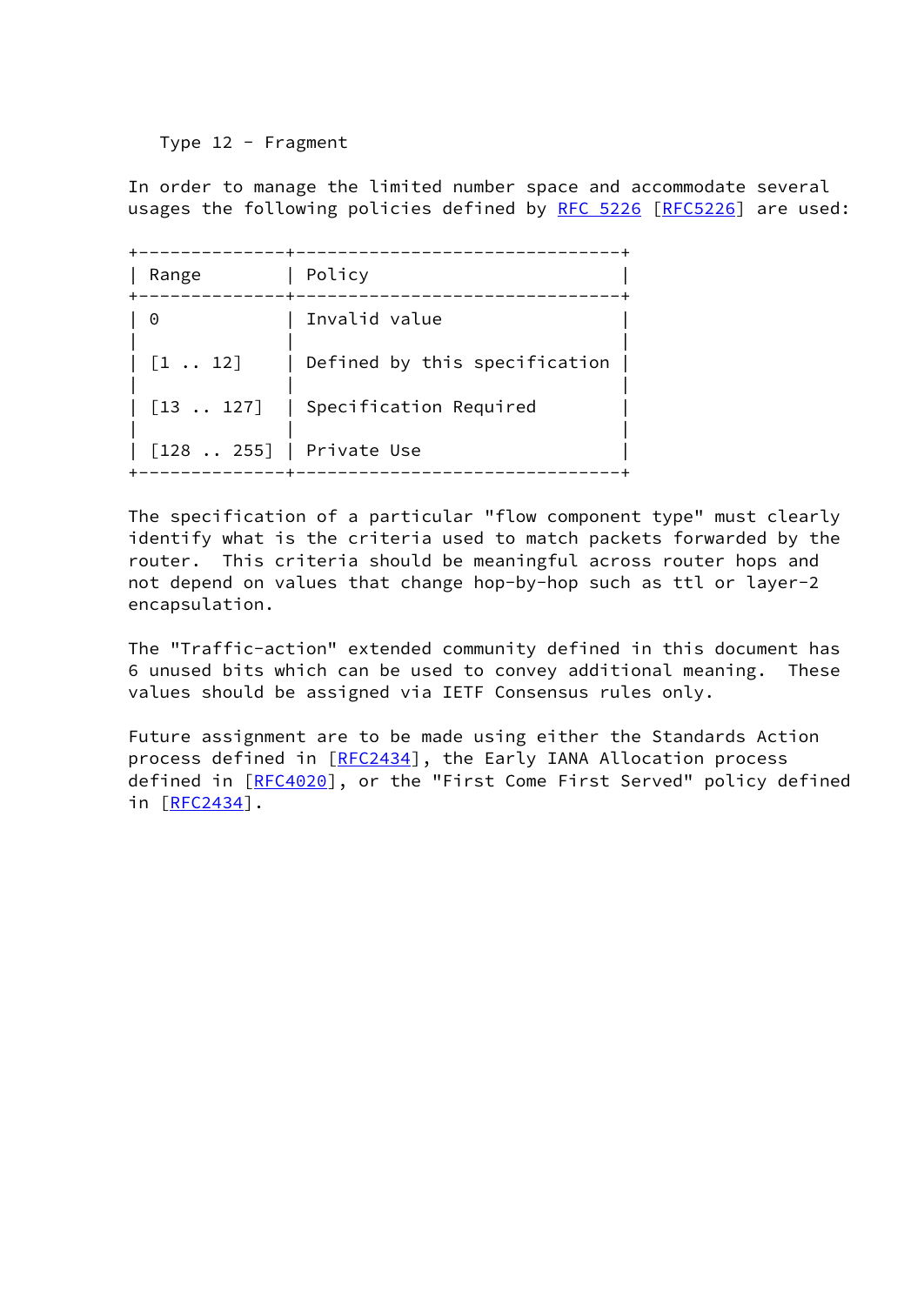<span id="page-26-1"></span>Internet-Draft **flow-spec** November 2008

#### <span id="page-26-0"></span>[11.](#page-26-0) Acknowledgments

 The authors would like to thank Yakov Rekhter, Dennis Ferguson and Chris Morrow for their comments.

Chaitanya Kodeboyina helped design the flow validation procedure.

 Steven Lin and Jim Washburn ironed out all the details necessary to produce a working implementation.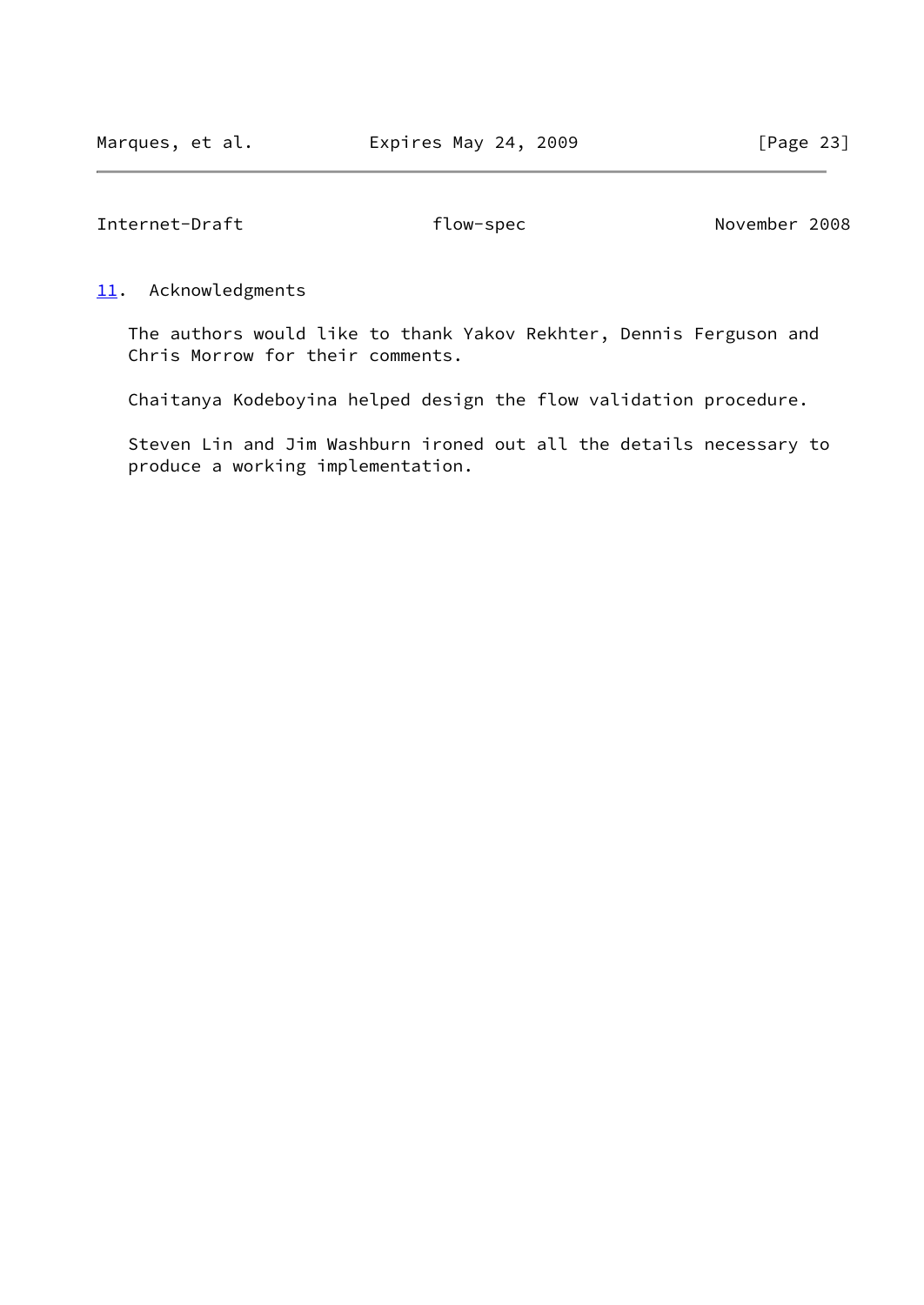Marques, et al. **Expires May 24, 2009** [Page 24]

<span id="page-27-1"></span>Internet-Draft flow-spec November 2008

# <span id="page-27-0"></span>[12.](#page-27-0) Normative References

- [RFC0793] Postel, J., "Transmission Control Protocol", STD 7, [RFC 793](https://datatracker.ietf.org/doc/pdf/rfc793), September 1981.
- [RFC2119] Bradner, S., "Key words for use in RFCs to Indicate Requirement Levels", [BCP 14](https://datatracker.ietf.org/doc/pdf/bcp14), [RFC 2119](https://datatracker.ietf.org/doc/pdf/rfc2119), March 1997.
- [RFC4271] Rekhter, Y., Li, T., and S. Hares, "A Border Gateway Protocol 4 (BGP-4)", [RFC 4271](https://datatracker.ietf.org/doc/pdf/rfc4271), January 2006.
- [RFC4760] Bates, T., Chandra, R., Katz, D., and Y. Rekhter, "Multiprotocol Extensions for BGP-4", [RFC 4760](https://datatracker.ietf.org/doc/pdf/rfc4760), January 2007.
- [RFC4360] Sangli, S., Tappan, D., and Y. Rekhter, "BGP Extended Communities Attribute", [RFC 4360,](https://datatracker.ietf.org/doc/pdf/rfc4360) February 2006.
- [RFC4364] Rosen, E. and Y. Rekhter, "BGP/MPLS IP Virtual Private Networks (VPNs)", [RFC 4364](https://datatracker.ietf.org/doc/pdf/rfc4364), February 2006.
- [RFC5226] Narten, T. and H. Alvestrand, "Guidelines for Writing an IANA Considerations Section in RFCs", [BCP 26](https://datatracker.ietf.org/doc/pdf/bcp26), [RFC 5226](https://datatracker.ietf.org/doc/pdf/rfc5226), May 2008.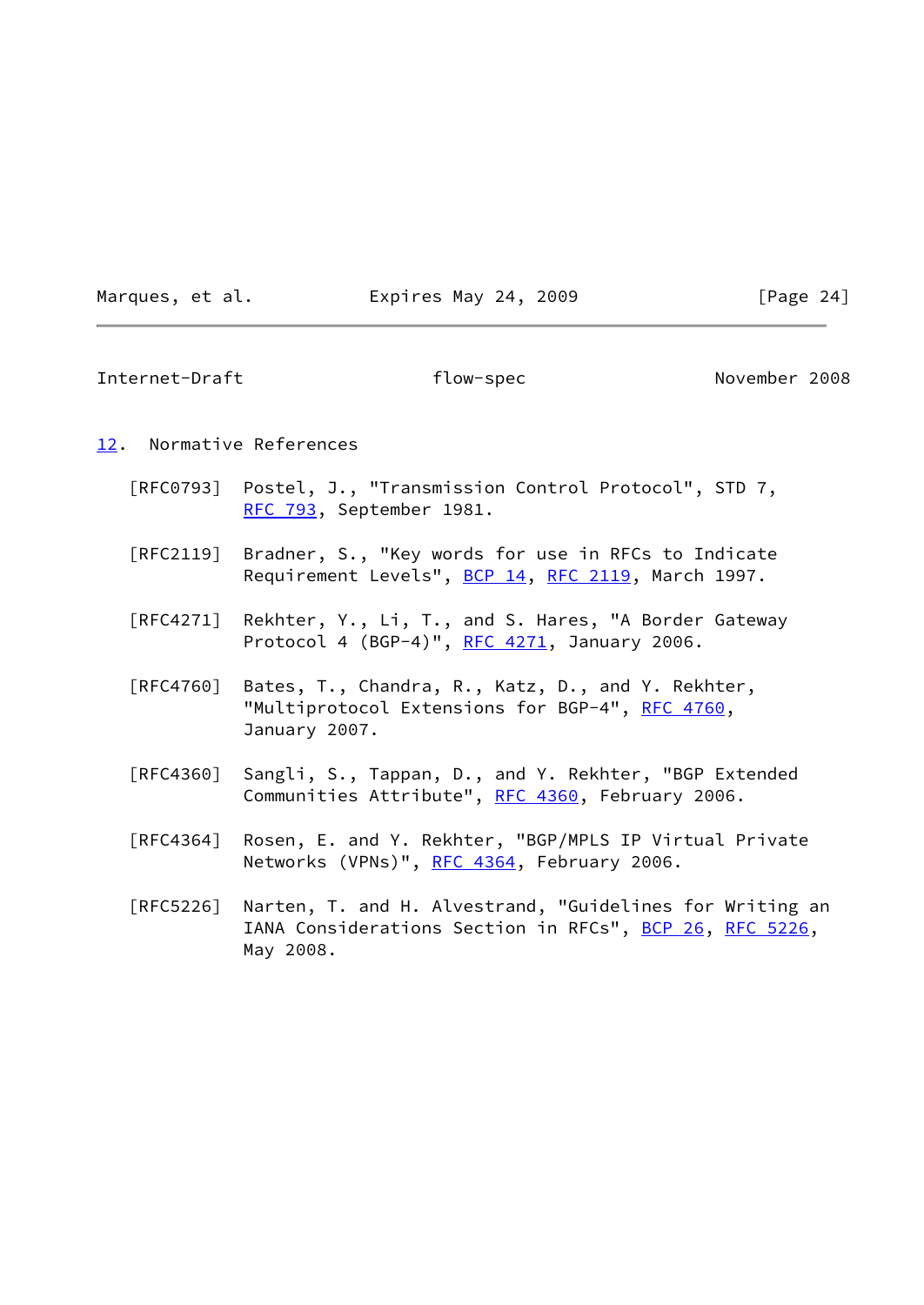Marques, et al. **Expires May 24, 2009** [Page 25]

<span id="page-28-0"></span>Internet-Draft flow-spec November 2008

Authors' Addresses

 Pedro Marques Juniper Networks 1194 N. Mathilda Ave. Sunnyvale, CA 94089 US

Email: roque@juniper.net

 Nischal Sheth Juniper Networks 1194 N. Mathilda Ave. Sunnyvale, CA 94089 US

Email: nsheth@juniper.net

 Robert Raszuk Juniper Networks 1194 N. Mathilda Ave. Sunnyvale, CA 94089 US

Email: raszuk@juniper.net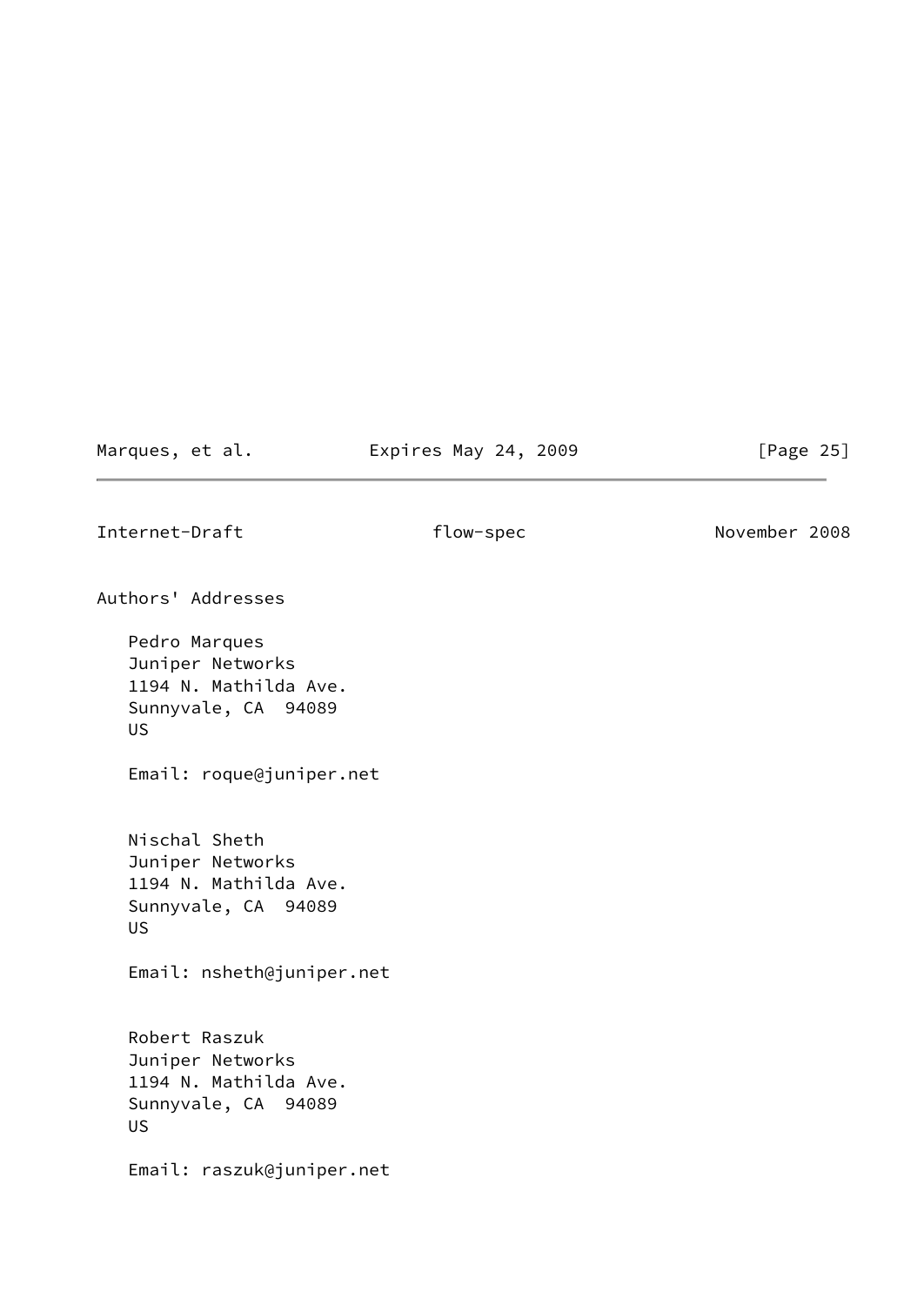Barry Greene Juniper Networks 1194 N. Mathilda Ave. Sunnyvale, CA 94089 US

Email: bgreene@juniper.net

 Jared Mauch NTT/Verio 8285 Reese Lane Ann Arbor, MI 48103-9753 US

Marques, et al. **Expires May 24, 2009** [Page 26]

Internet-Draft flow-spec November 2008

 Danny McPherson Arbor Networks

Email: danny@arbor.net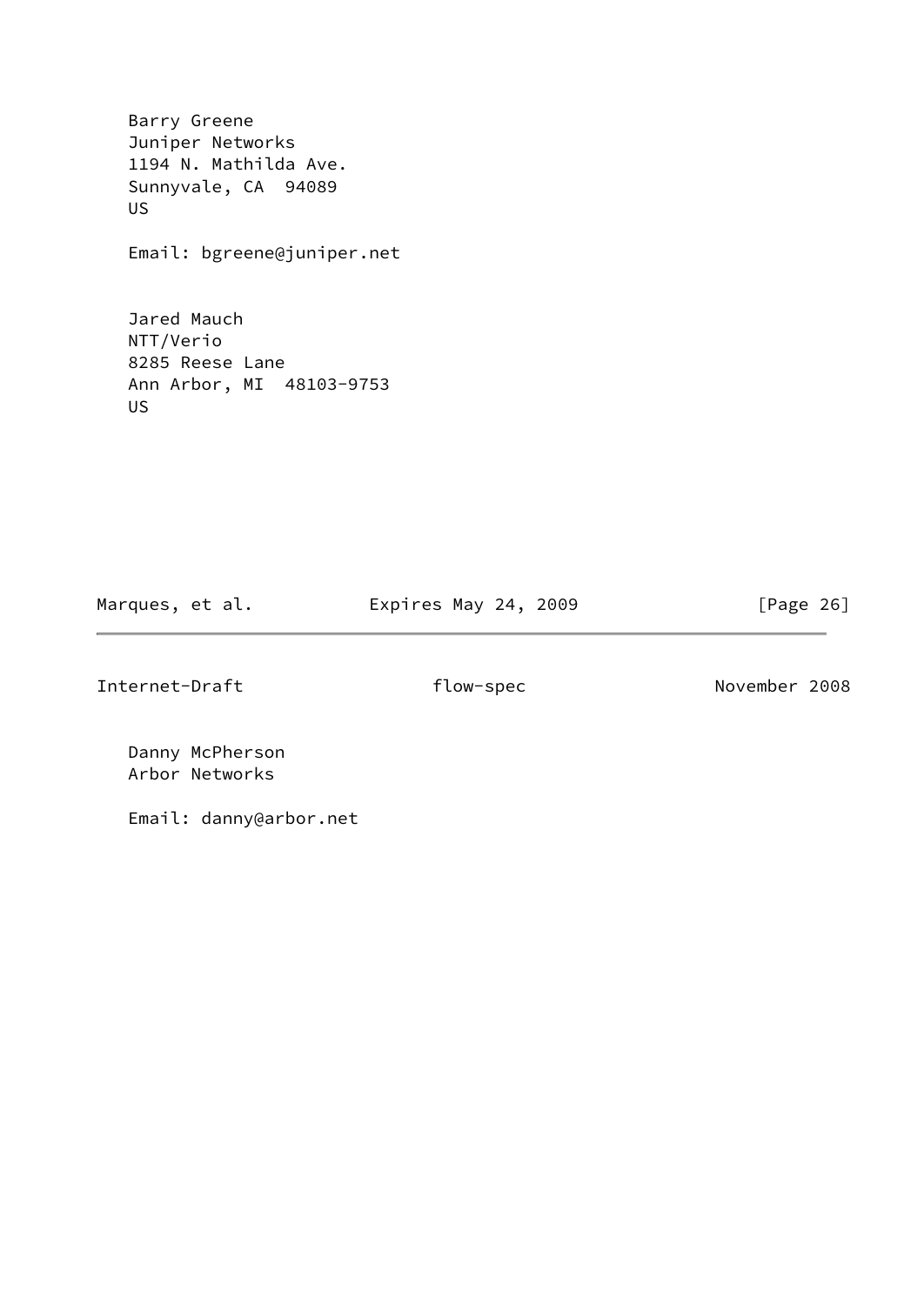| Marques, et al. | Expires May 24, 2009 | [Page 27] |
|-----------------|----------------------|-----------|
|                 |                      |           |

<span id="page-30-0"></span>Internet-Draft flow-spec November 2008

Full Copyright Statement

Copyright (C) The IETF Trust (2008).

 This document is subject to the rights, licenses and restrictions contained in  $BCP$  78, and except as set forth therein, the authors retain all their rights.

 This document and the information contained herein are provided on an "AS IS" basis and THE CONTRIBUTOR, THE ORGANIZATION HE/SHE REPRESENTS OR IS SPONSORED BY (IF ANY), THE INTERNET SOCIETY, THE IETF TRUST AND THE INTERNET ENGINEERING TASK FORCE DISCLAIM ALL WARRANTIES, EXPRESS OR IMPLIED, INCLUDING BUT NOT LIMITED TO ANY WARRANTY THAT THE USE OF THE INFORMATION HEREIN WILL NOT INFRINGE ANY RIGHTS OR ANY IMPLIED